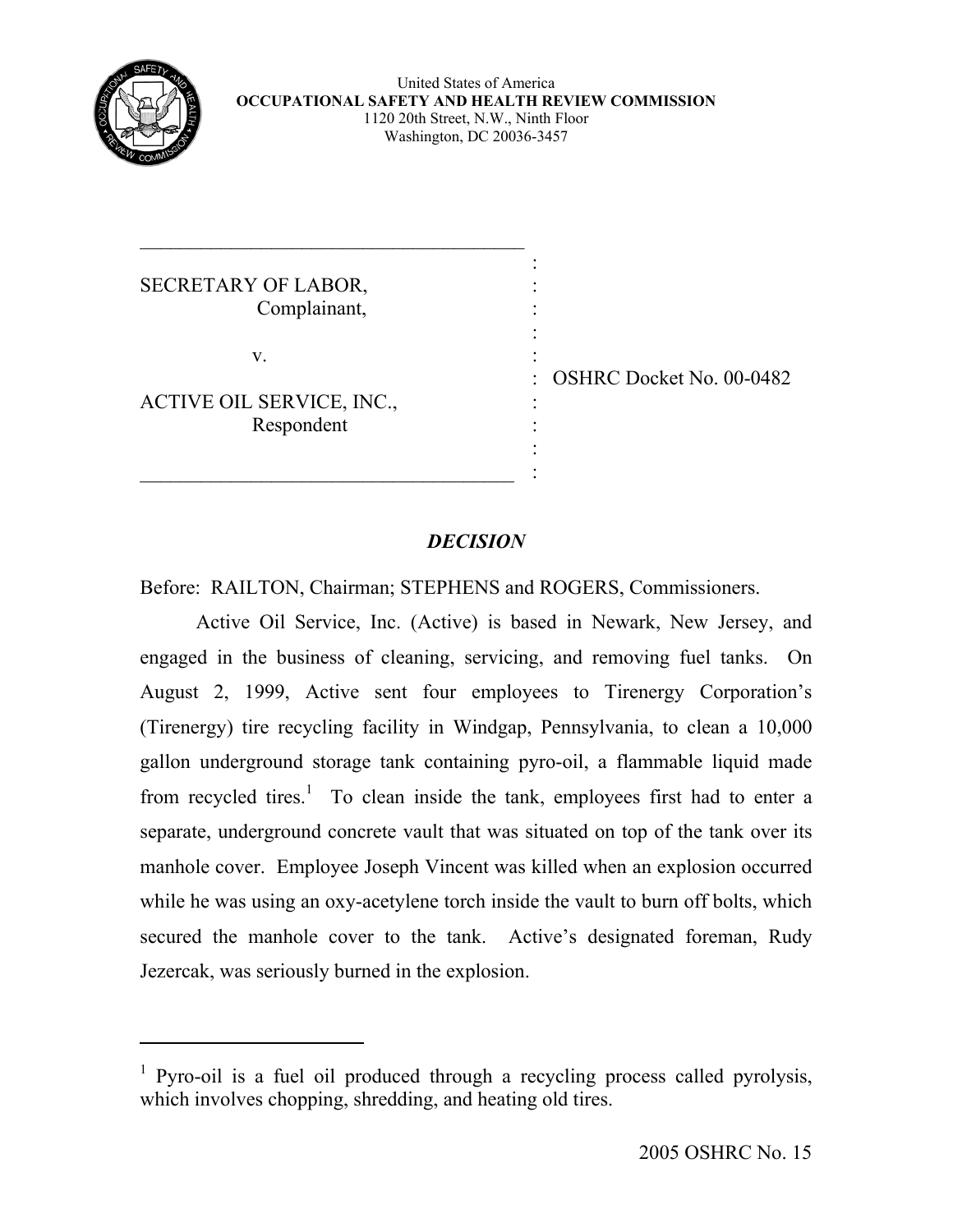Compliance officer Mark Stelmack conducted an investigation of the incident for the Occupational Safety and Health Administration (OSHA). As a result of his investigation, the Secretary issued three citations alleging three serious violations of OSHA's respiratory protection standard in 29 C.F.R. § 1910.134; one willful violation of OSHA's welding, cutting and brazing standard in 29 C.F.R. § 1910.252; and multiple serious and willful violations of OSHA's confined space standard in 29 C.F.R. § 1910.146. Judge Covette Rooney affirmed each of the cited items.

 At issue on review is whether the judge properly affirmed three of the willful items and three of the serious items. We first address the threshold issue of whether the judge erred in finding that the confined space standard applies to the cited conditions.

## **Applicability of the Confined Space Standard**

Section 1910.146(b) defines a confined space as follows:

"Confined space" means a space that: (1) Is large enough and so configured that an employee can bodily enter and perform assigned work; and (2) Has limited or restricted means for entry or exit (for example, tanks, vessels, silos, storage bins, hoppers, vaults, and pits are spaces that may have limited means of entry.); and (3) Is not designed for continuous employee occupancy.

Active concedes that the cube-shaped vault located above the storage tank's manhole was large enough and so configured that it was possible for employees to bodily enter and perform assigned work, and also that it was not designed for continuous employee occupancy. Active argues only that the vault was not a confined space because its depth, estimated to be between 36 to 50 inches, was shallow enough to permit unrestricted entry and exit.

 We disagree. In *General Dynamics Land Systems Div., Inc.*, 15 BNA OSHC 1275, 1991-93 CCH OSHD ¶ 29,467 (No. 83-1293, 1991) ("*General Dynamics*"), a decision relied upon by Active, the Commission did not regard depth as a decisive factor in making a confined space determination. Noting that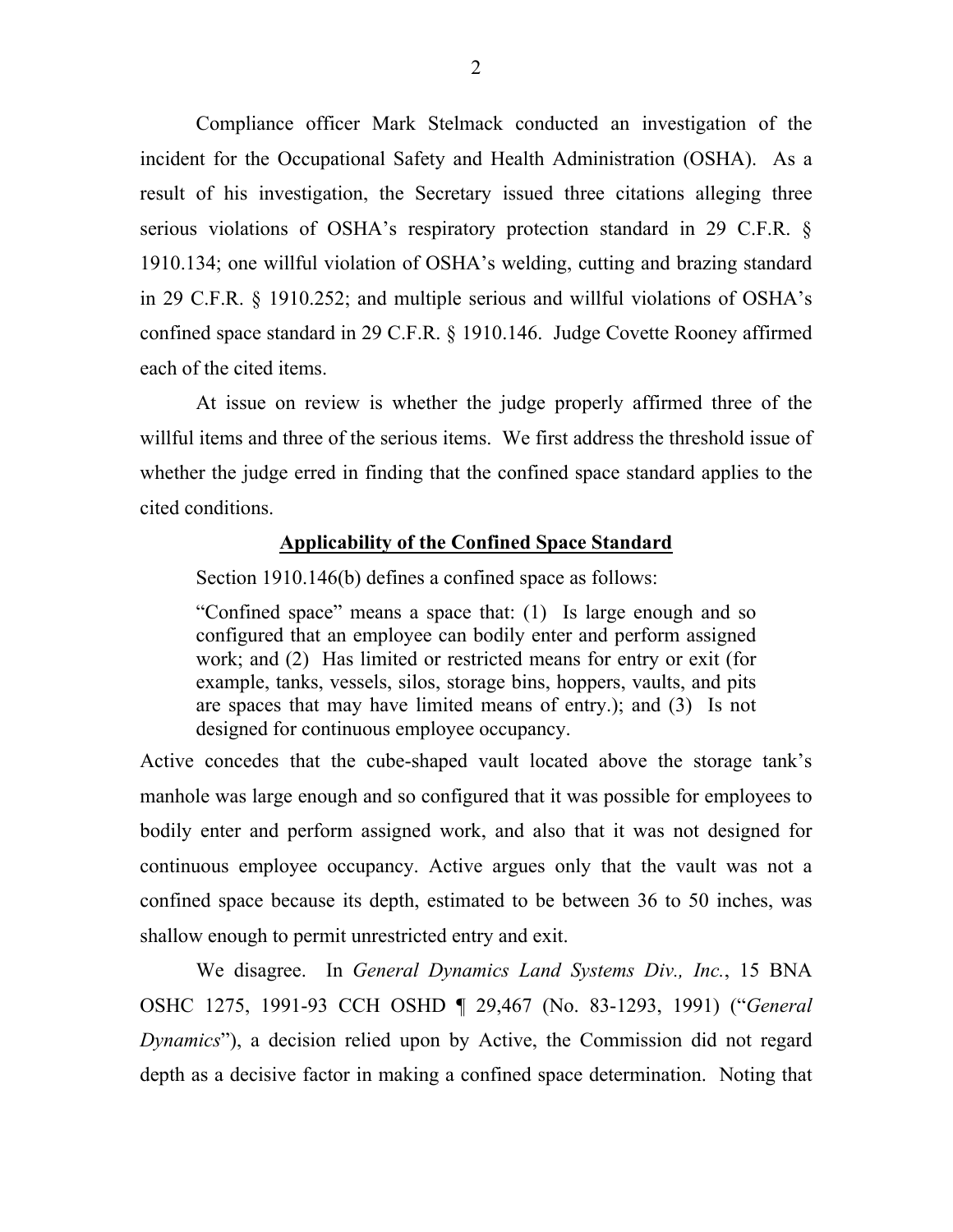the shallowness of a space "may make [it] even more confined," the Commission found that while depth "may play a part in determining whether certain spaces are confined, …the limited nature of the ventilation, and the difficulty of ingress/egress … appear to be the more pivotal factors." *Id*. at 1284, 1991-93 CCH OSHD at p. 39,756. Here, employee Vincent entered the vault through a narrow 22-inch manhole and was almost completely inside the vault while using a torch to remove bolts from the lid of the tank below. Based on these facts, we find that the vault was large enough and so configured that an employee could bodily enter and perform assigned work; had limited or restricted means for entry or exit (the narrowness of the entry and exit in light of the manhole's configuration); and was not designed for continuous employee occupancy. Accordingly, we conclude that the vault was a confined space. $2$ 

<span id="page-2-0"></span><sup>&</sup>lt;sup>2</sup> While he fully concurs with this conclusion, Commissioner Stephens questions whether it is still apropos to rely upon the assessment in *General Dynamics* that the limited nature of the ventilation and the difficulty of ingress/egress are "more pivotal factors" than others for defining a "confined space." *General Dynamics*, 15 BNA OSHC at 1284, 1991-93 CCH OSHD at p. 39,756. At the time of the decision in 1991, the confined space regulation had not been finally promulgated and the Commission found "[t]here is no single definition of a 'confined space'" to apply in that case. *Id.* at 1281, 1991-93 CCH OSHD at p. 39,752. Thus, the Commission derived what it described as a consensus definition from various standards and expert testimony. In contrast, section 1910.146(b) sets forth a threeprong definition. Nevertheless, Commissioner Stephens regards *General Dynamics* as relevant in confirming that the 22-inch wide manhole here satisfied the clause (2) requirement of a space having a limited or restricted means of entry or exit. That Vincent "was almost completely inside" the vault conceivably may have a bearing on whether the vault satisfied clause (1), which requires that a space must be "large enough and so configured so that an employee can bodily enter and perform assigned work." As explained by the Preamble in the Notice of Final Rule for Permit-Required Confined Spaces, the intent of this clause is to have the regulation "cover only spaces that were large enough for the *entire body* of an employee to enter." 58 Fed. Reg. 4462, 4477 (1993) (emphasis added). However, in view of Respondent's concession that the vault met the requirement of clause (1), Commissioner Stephens finds it is unnecessary to decide the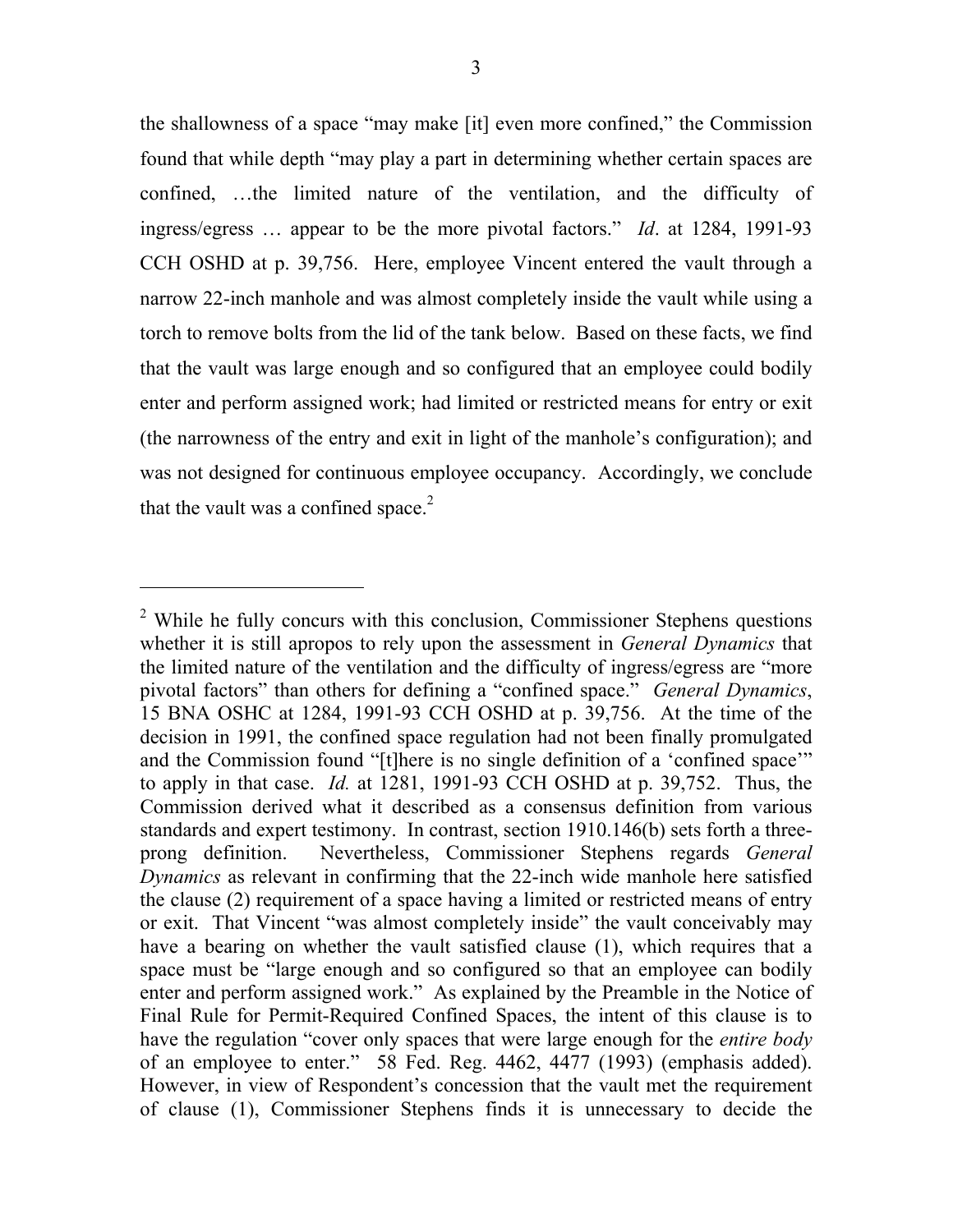We also find that the vault was a permit-required confined space, which the standard defines as follows:

"Permit-required confined space (permit space)" means a confined space that has one or more of the following characteristics: (1) Contains or has a potential to contain a hazardous atmosphere; (2) Contains a material that has the potential for engulfing an entrant; (3) Has an internal configuration such that an entrant could be trapped or asphyxiated by inwardly converging walls or by a floor which slopes downward and tapers to a smaller cross-section; or  $(4)$ Contains any other recognized serious safety or health hazard.

Here, the tank contained a flammable fuel that the record shows was the only possible source for an explosive atmosphere inside the vault. Notwithstanding Active's argument that the cover to the tank was closed, we find that vapors from the tank must have infiltrated the vault while employee Vincent was using the torch to burn off bolts from the lid of the tank, creating a hazardous atmosphere that resulted in an explosion. Furthermore, the potential for a hazardous atmosphere in the vault is supported by the record. The assigned work specifically required removing the tank's manhole cover, thus allowing the tank's atmosphere to enter the vault. Active's president, Conrad Manisera, admitted that when the manhole covers to both the vault and the tank were open, the vault had the potential to contain a hazardous atmosphere if there was a "cross wind" or if the temperature of the pyro-oil inside the tank were to exceed "60 some odd degrees." Based on these circumstances, we find that the vault was a permit-required confined space.

#### **Willful Citation 2, Item 1**

 $\overline{a}$ 

 Under this item, the Secretary alleged a violation of section  $1910.146(c)(9)(i)$ , which requires contractors in a workplace to "obtain any available information regarding permit space hazards and entry operations from

implications of Vincent evidently having a portion of his body outside the vault during at least part of the performance of his assigned duties.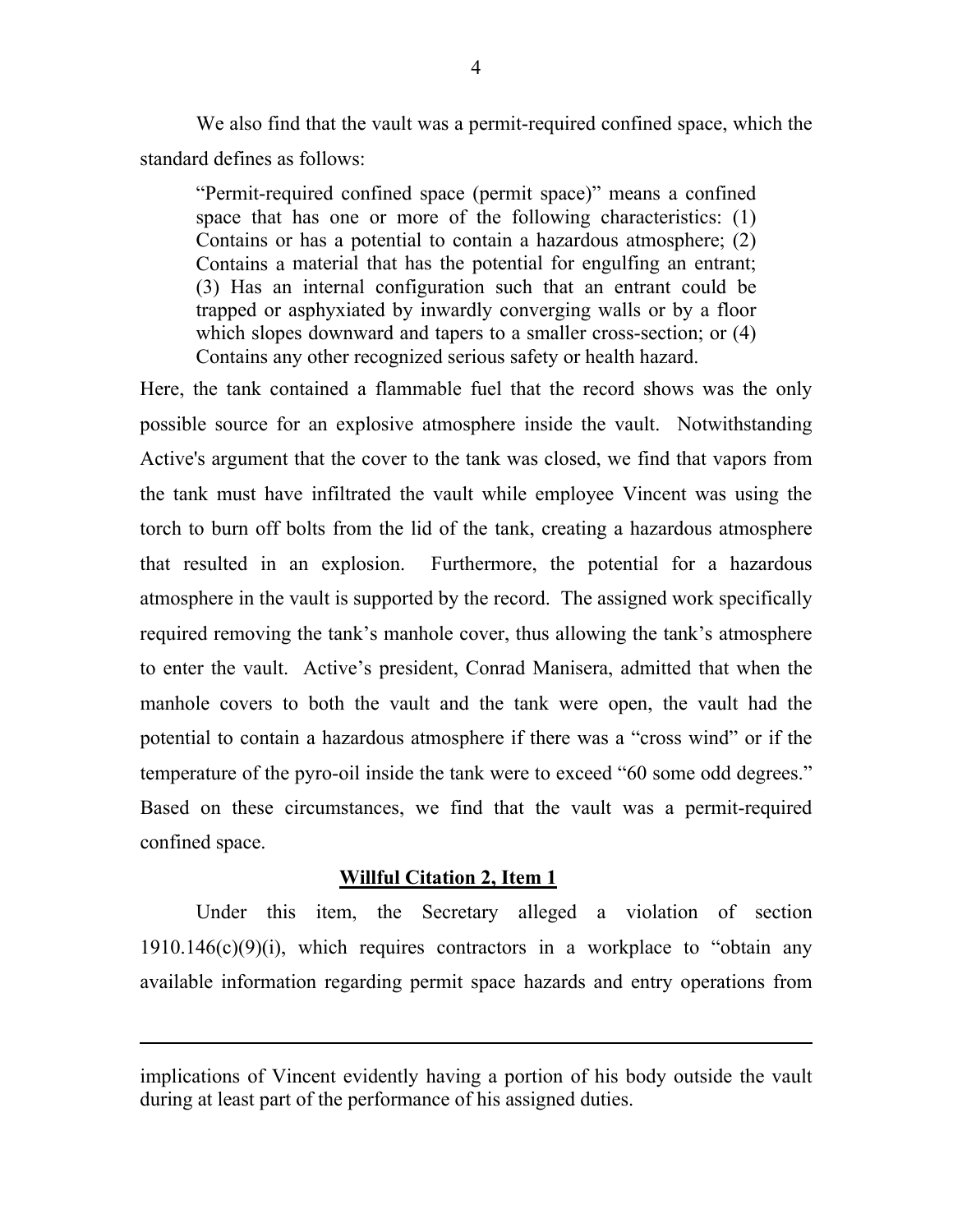the host employer."<sup>3</sup> We affirm this item as a serious violation. The record as a whole shows that Manisera did not obtain available information to determine whether pyro-oil was a flammable material and not a combustible material as he had assumed.<sup>[4](#page-4-1)</sup> Before bidding on the job, he made a site visit and viewed a sample of pyro-oil that he described as "a heavy sludge like material, consistent [with a] cold 6-oil." He stated that 6-oil is a petroleum product that can be "as hard as ... asphalt when it's cold, [s]o in a lot of cases, depending on the grade, it has to be heated before it actually flows." A representative for Tirenergy's broker, LTC,<sup>[5](#page-4-2)</sup> told Manisera during the site visit that pyro-oil had a flashpoint of "around 100 degrees" Fahrenheit.<sup>[6](#page-4-3)</sup> This information was not consistent with the Material Safety Data Sheet (MSDS) for pyro-oil, which was available from Tirenergy and states that the material has a flashpoint of 50 degrees Fahrenheit. Compliance officer Stelmack testified that the flashpoint information from LTC – albeit incorrect – should have triggered further inquiry on Manisera's part because a flashpoint of 100 degrees Fahrenheit is the "cut off between a flammable liquid and a combustible liquid."

<span id="page-4-0"></span><sup>&</sup>lt;sup>3</sup> Section 1910.146(c)(9)(i) provides:

<sup>(</sup>c) *General requirements*. … (9) In addition to complying with the permit space requirements that apply to all employers, each contractor who is retained to perform permit space entry operations shall: (i) Obtain any available information regarding permit space hazards and entry operations from the host employer.

<span id="page-4-1"></span><sup>&</sup>lt;sup>4</sup> As the compliance officer explained, a flashpoint of 100 degrees is the "cut off between a flammable liquid and a combustible liquid." *See* sections 1910.106(a)(18) (combustible liquid is any liquid with flashpoint at or above 100 degrees) and 1910.106(a)(19) (flammable liquid is generally any liquid with flashpoint below 100 degrees).

<span id="page-4-2"></span><sup>&</sup>lt;sup>5</sup> Tirenergy used LTC to coordinate the tank cleaning, and LTC contracted with Active to perform the tank cleaning services.

<span id="page-4-3"></span> $6$  A flash point is the temperature at which a liquid will produce sufficient vapors to sustain combustion.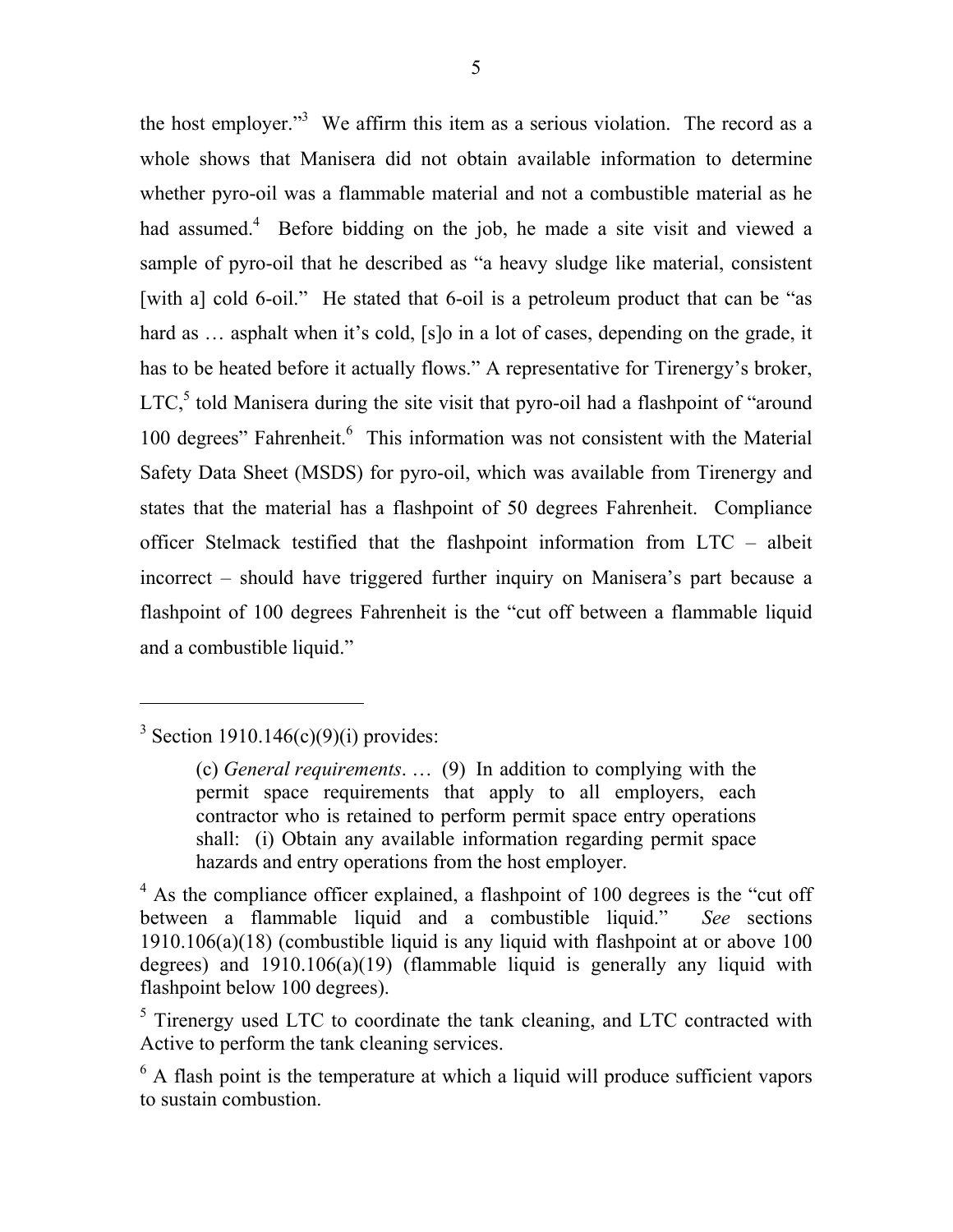Instead of inquiring further to determine the true nature of pyro-oil, Manisera simply bid the job assuming it was a combustible fuel oil. He admitted that had he bid the job as a flammable like gasoline, the cost would have been higher because of the "higher concern or respect" for gasoline and the differences in "pumping the liquid out and recycling and disposing of the material." According to Manisera, despite bidding the job as a combustible fuel oil, he told designated foreman Jezercak on the day of the job to treat the material like flammable gasoline because Manisera believed that an August "heat wave" on the day of the scheduled work would mean that "the temperature outside was going to be close to the *suspected flash point*" (emphasis added).[7](#page-5-0) Manisera also conveyed to Jezercak the incorrect 100 degree Fahrenheit flash point information provided by LTC. At the jobsite, further confusion arose when Tirenergy representatives told employee Vincent that pyro-oil was like number 2-oil, a fuel oil that has a flashpoint higher than both gasoline and pyro-oil. Upon receiving this information, Vincent and another crewmember, Samuel Vaccaro, made several attempts to "test" the flammability of the material by trying to ignite samples of it. According to Manisera, after the explosion Active "sent the material out to be analyzed, at which point it came back having a flash point of about 80 degrees." Active then reclassified the material as flammable for the purposes of transporting it to another facility.

-

<span id="page-5-0"></span> $^7$  Manisera's explanation was confusing when asked on direct examination by Active's attorney, "Why did you tell [the crew] to treat it as gasoline?":

Because going up with a flash point, which was discussed earlier, the flash point is the temperature at which something would sustain combustion; and knowing that the room temperature or the temperature outside was going to be close to the suspected flash point, that simply a spark could ignite the tank. It was that hot. Or the material, given that precaution, we decided to tell them to treat it as if it was gasoline because the ambient temperature, any spark or ignition source could ignite."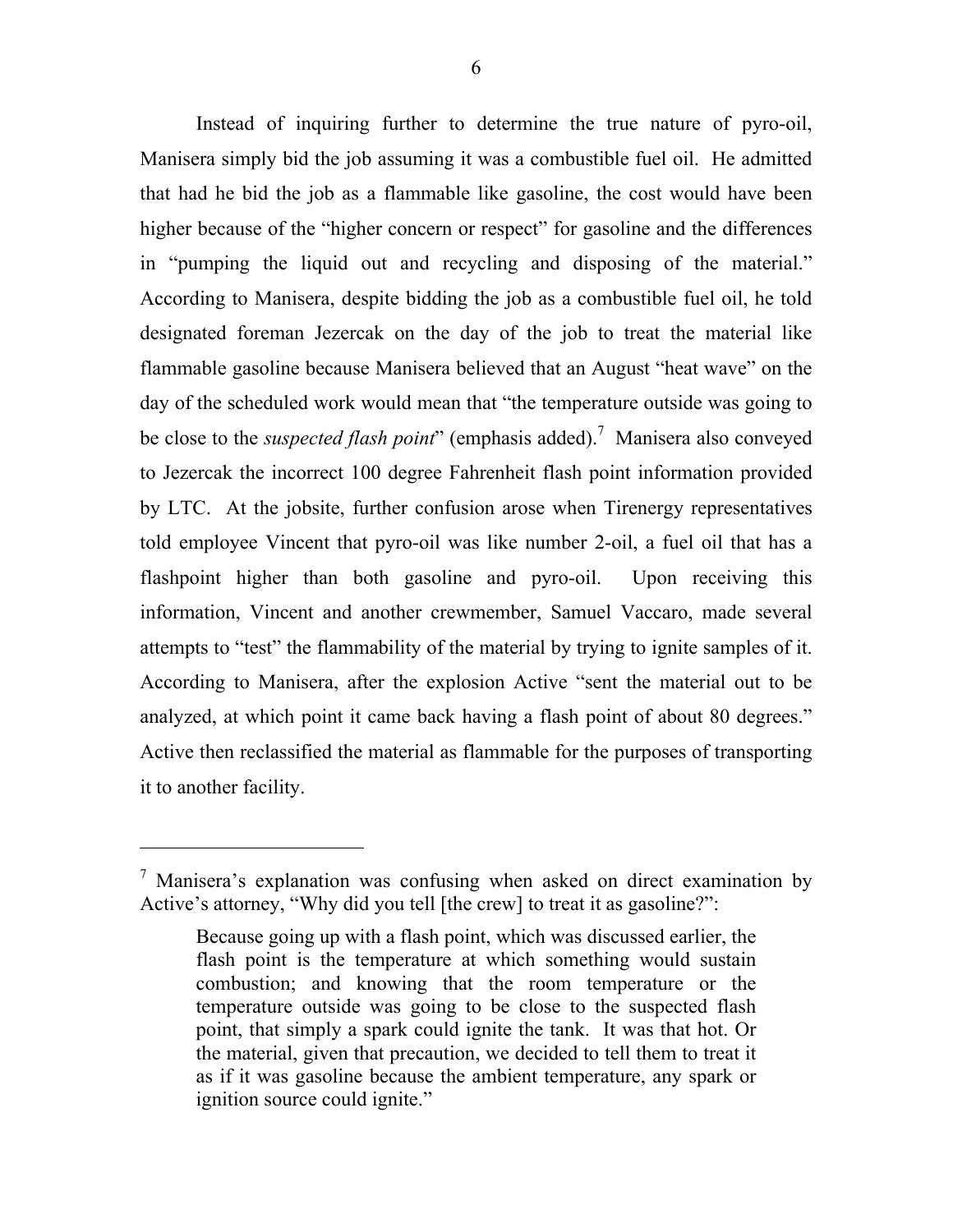Under these circumstances, we find that Manisera's failure to inquire further about the precise nature of pyro-oil constitutes a violation of section 1910.146(c)(9)(i). Accordingly, we affirm Item 1 of Willful Citation 2.

## **Willful Citation 2, Item 2**

Under this item, the Secretary alleged that the "[e]mployee designated to be Entry Supervisor for the permit-required confined space entry operation was not trained so as to acquire the knowledge, understanding, and skills necessary for safe performance of duties as assigned" in violation of section  $1910.146(g)(1)^8$ 

 We conclude that Active was in violation of the cited standard. The evidence of record considered as a whole demonstrates that Jezercak did not have "the understanding, knowledge, and skills necessary for the safe performance" of his duties as confined space entry supervisor. It is undisputed that Jezercak had not previously performed the duties of a confined space entry supervisor for Active nor had he ever filled out a confined space entry permit. Jezercak testified: "I couldn't even tell you what a [confined space] permit is or what [a] permit looks like."<sup>[9](#page-6-1)</sup> His testimony at the hearing was consistent with statements he gave

<span id="page-6-0"></span> $8$  Section 1910.146(g)(1) provides:

<sup>(</sup>g) *Training.* (1) The employer shall provide training so that all employees whose work is regulated by this section acquire the understanding, knowledge, and skills necessary for the safe performance of the duties assigned under this section.

<span id="page-6-1"></span><sup>&</sup>lt;sup>9</sup> Active argues that Jezercak's testimony was not reliable because of his selective memory, and argumentative and uncooperative conduct during cross-examination. However, Active fails to cite any specific testimony that demonstrates a selective memory or argumentative, uncooperative conduct on the part of Jezercak.

Active also maintains that the judge's refusal to permit Manisera to testify about Jezercak's pending litigation denied it an opportunity to impeach Jezercak's testimony. This argument is a misrepresentation of the record. In response to a question by Active's counsel, Manisera confirmed that Jezercak had pending litigation, and when the Secretary objected on the grounds of relevance, the judge agreed that the questioning was not relevant but added, "be that as it may, the response is in the record." Active's counsel did not pursue any further questioning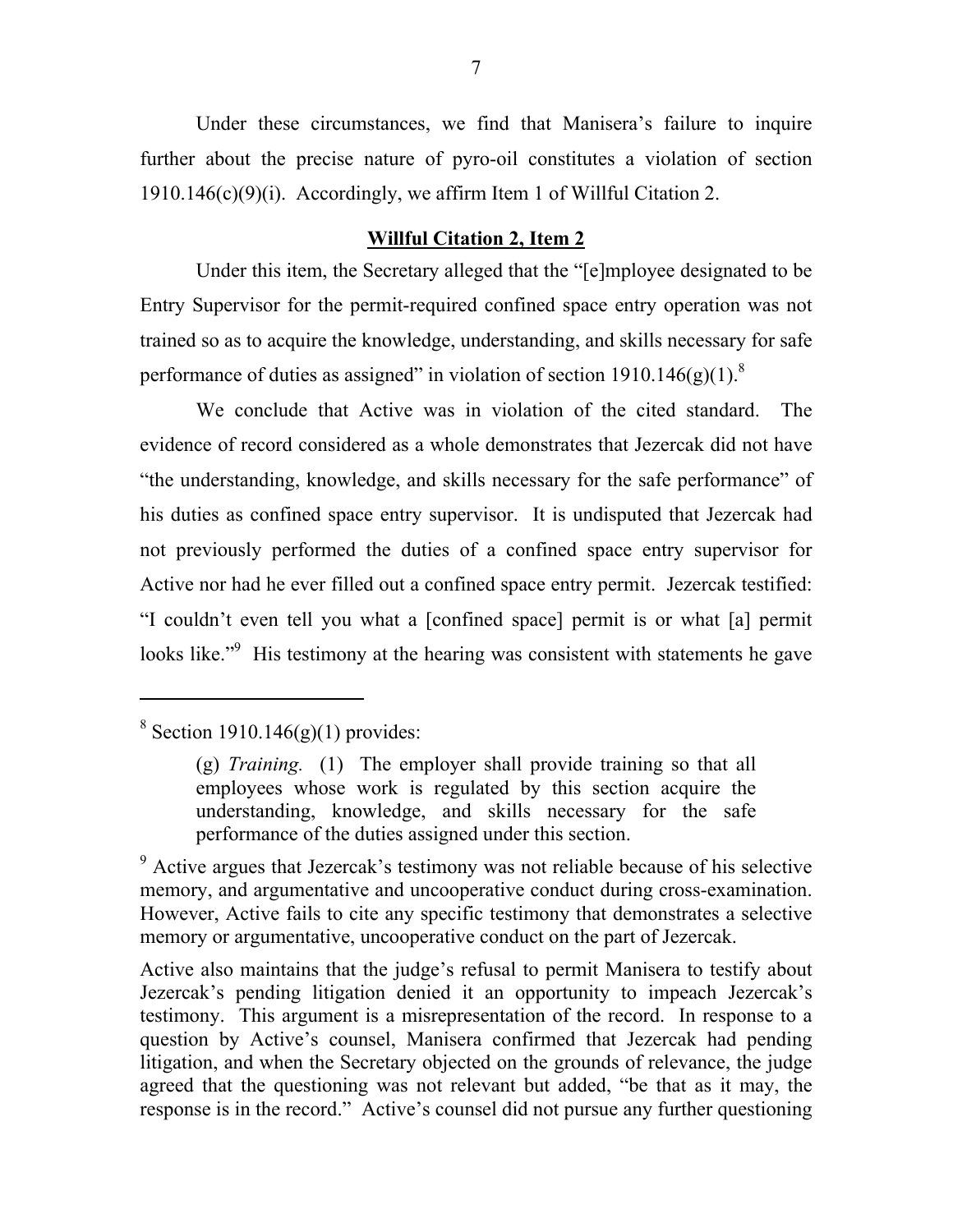to compliance officer Stelmack during the investigation following the accident. According to Stelmack, Jezercak stated at that time that he was not aware of any of the OSHA requirements for confined space entry, had never filled out an entry permit for a permit-required confined space, and did not know that Active had a confined space program.

 Active presented a certificate for an 8-hour refresher course that Jezercak attended on March 14, 1998, when he worked for another company. However, the certificate states that the course covered hazardous waste operations and emergency response under section 1910.120, not confined space entry procedures under section 1910.146. Active also submitted a confined space training certificate dated December 4, 1998, which Manisera stated that he issued to Jezercak after providing him with confined space "field" training. However, only Manisera's signature appears on the certificate, and when Jezercak was shown the certificate at trial, he stated that he had no recollection of any confined space training and had never received a copy of the certificate.

We further note that Manisera's testimony regarding the nature of the training he provided to Jezercak was vague and confusing. For example, when asked if his training of Jezercak included an explanation of "who was in charge of making the determination on entry and things like that," Manisera testified:

The protocol at the office. There is a hierarchy of employees going from laborers to someone like Rudy [Jezercak], like a supervisor, someone that fluctuates. We do a lot of different things. So, it's a jack of all trades. Going up to the drivers having responsibilities over the laborers; and if someone is appointed, being in charge of the drivers and the laborers. And on a larger site, the operators are actually the ones that are, if you want to say, supervisors. They are also the operators of the equipment.

When asked specifically whether he trained Jezercak on "the steps to determine when to issue a confined space entry permit," Manisera stated:

on the matter, nor did it argue, as it does in its brief, the relevance of the matter in showing bias.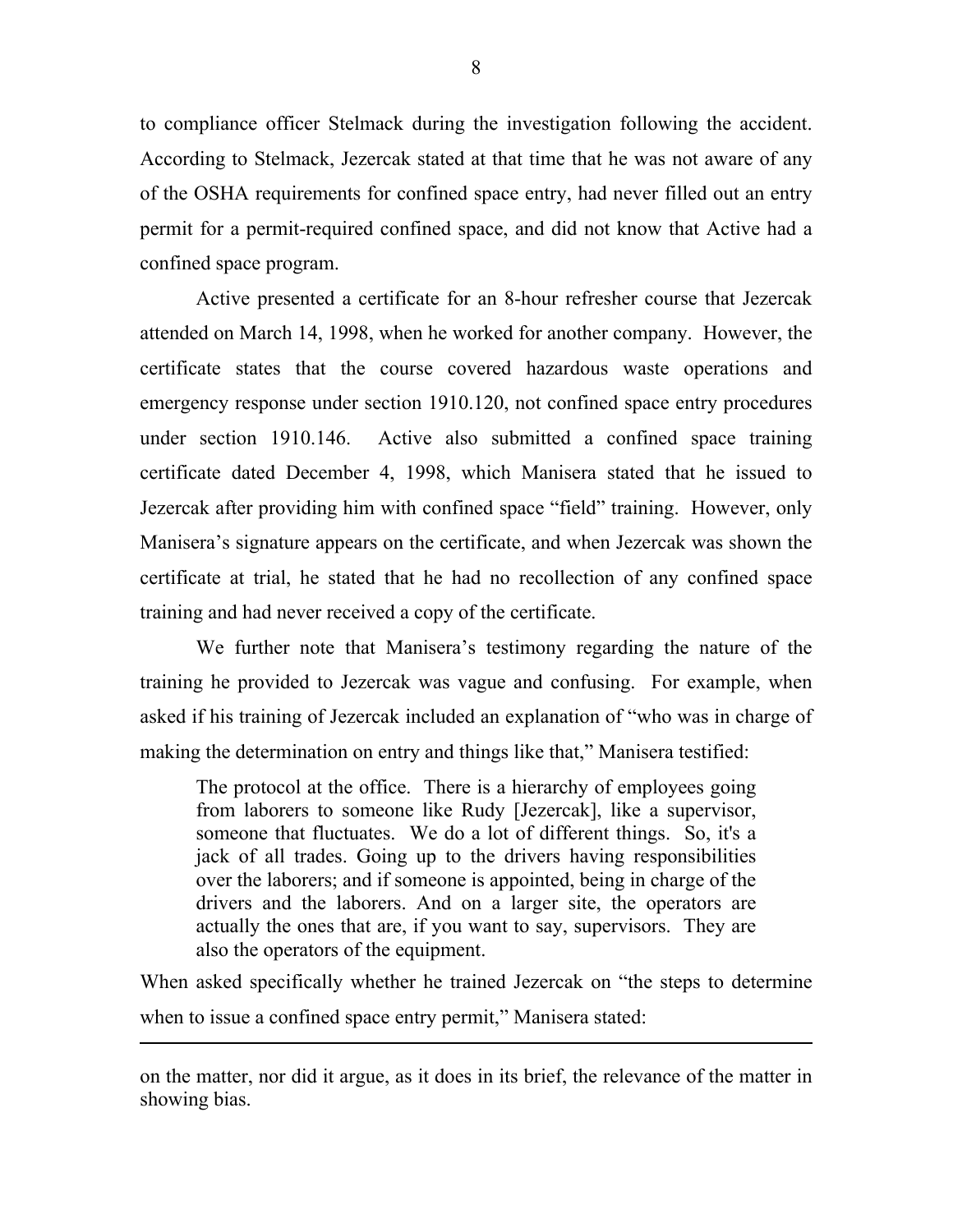To be specific as far as the issuing, all of our confined space entry permits in our program are not necessarily permits. They are documentation showing that air monitoring had been done, the lock out, tag out and other necessities. If you look on the actual permits that we submitted to OSHA over the years or our current documents, if the levels are below a certain rate, it's a non-permit required confined space, although the actual permit as we speak is used to document. You know, when you reclassify it, you have to show documentation that the air was monitored, to show that the hazards did not exist.

It is undisputed that Jezercak did not issue a confined space permit or even have any permits with him on the Tirenergy job, and although he had an air-monitor available on the job, he not did use it to obtain air-monitoring readings inside the vault. He testified that while he had seen Active supervisors, including Manisera, using monitors on previous gas tank cleaning jobs, he was not aware of any Active policy on recording monitor readings. Under these circumstances and on this record, we agree with the judge that Manisera's testimony regarding the "field" training he provided to Jezercak was unpersuasive. For the foregoing reasons, we find a violation of section 1910.146 $(g)(1)$  and affirm Item 2 of Willful Citation 2.

## **Willful Citation 2, Item 3**

 Under this item, the Secretary alleged a violation of section 1910.252(a)(3)(i) for Active's failure to clean the underground storage tank prior to using an oxy-acetylene torch to remove the manhole cover.<sup>10</sup> The judge affirmed this item based on the undisputed fact that employee Vincent used an

-

<span id="page-8-0"></span> $10$  The standard states:

**<sup>§ 1910.252</sup> General requirements.** … (a) *Fire prevention and protection —* … (3) *Welding or cutting containers*—(i) *Used containers.* No welding, cutting, or other hot work shall be performed on used drums, barrels, tanks or other containers until they have been cleaned so thoroughly as to make absolutely certain that there are no flammable materials present or any substances such as greases, tars, acids, or other materials which when subjected to heat, might produce flammable or toxic vapors. Any pipe lines or connections to the drum or vessel shall be disconnected or blanked.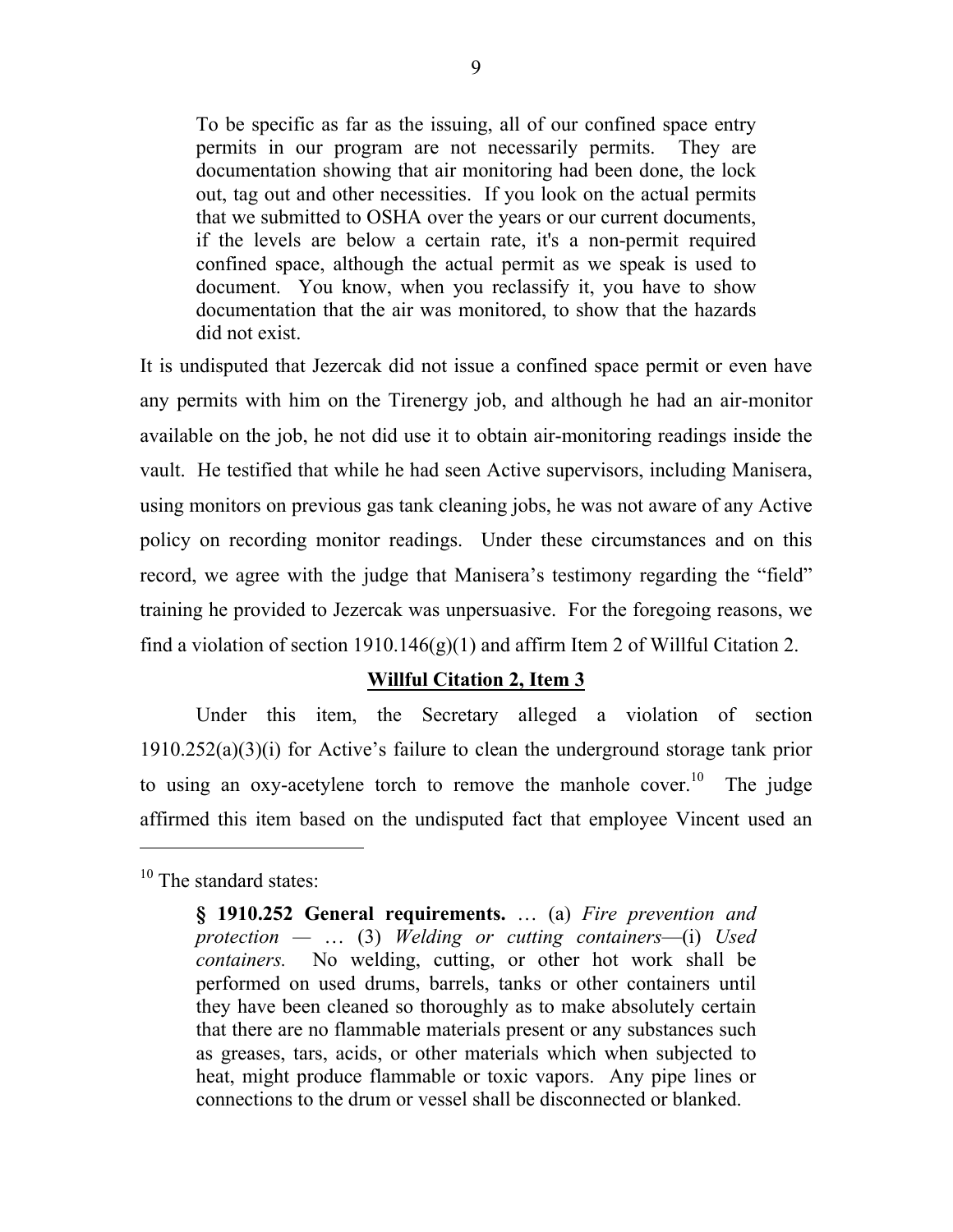oxy-acetylene torch to burn off the bolts of the tank's manhole cover before the tank had been thoroughly cleaned. With respect to knowledge, she noted that designated foreman Jezercak assisted Vincent while he was burning the bolts off the manhole cover, and found that his actions were foreseeable and preventable based on evidence that Active had no company work rule prohibiting the use of oxy-acetylene torches on tanks and had actually condoned it in some  $circumstances.<sup>11</sup>$ 

 On review, Active challenges only the judge's finding that it had knowledge of the cited conditions. Specifically, Active argues that it had a policy prohibiting the use of burning equipment on tanks and that Jezercak's decision to ignore that policy was unforeseeable. Because this case arises in the Third Circuit, the Commission will apply the precedent of that circuit, which states that where employer knowledge is based on supervisory misconduct, the Secretary bears the burden of proving that the supervisor's conduct "could have been foreseen and prevented by the employers with the exercise of reasonable diligence and care." *Pennsylvania Power & Light Co. v. Secretary*, 737 F.2d 350, 357-58 (3d Cir. 1984); *see also Kerns Bros. Tree Svc.*, 18 BNA OSHC 2064, 2068-69, 2000 CCH OSHD ¶ 32,053, p. 48,004 (No. 96-1719, 2000).

 Here, the record shows that Active did not establish and communicate a work rule prohibiting the cited conduct. At the hearing, Manisera referred to no company rules regarding cutting, burning or welding, and was unable to articulate the company policy pertaining to these activities. Employee Walter Swiderski, a vacuum truck driver with Active's Tirenergy crew, testified that he did not know of any company rule prohibiting the conduct. Swiderski also testified that when he questioned Manisera at Vincent's funeral about "who planted the seeds" for

<span id="page-9-0"></span> $11$  Although Jezercak testified that he lost consciousness after the explosion and could not remember the events immediately preceding it, employee Walter Swiderski testified that Jezercak obtained a bucket of water to pour on the manhole cover to "keep it cool" as Vincent burned the bolts.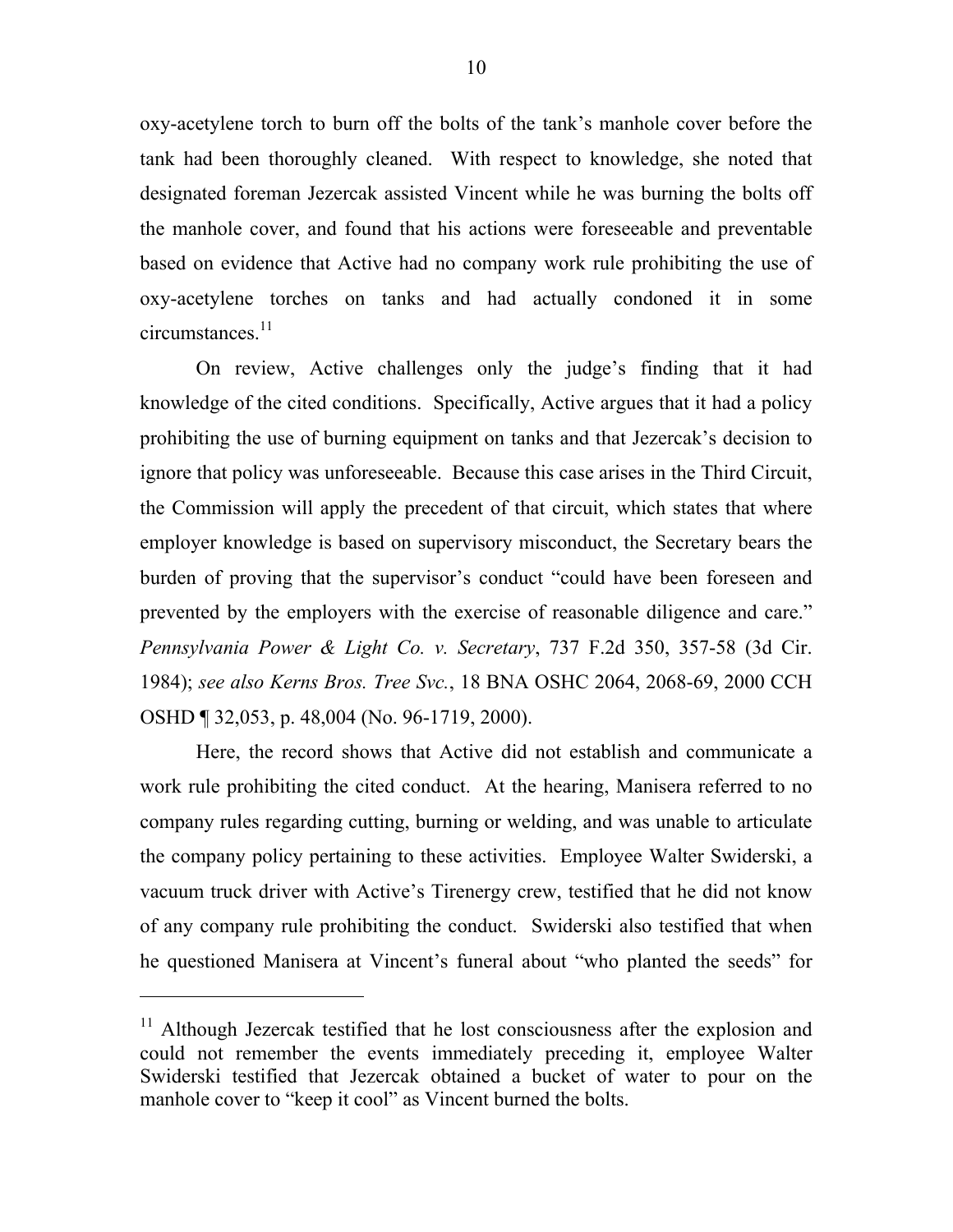Vincent to use the oxy-acetylene torch to cut the tank's manhole bolts, Manisera defended the practice by insisting that cutting bolts with an oxy-acetylene torch is "an acceptable practice as long as it's done correctly with somebody that's trained to do that work." Compliance officer Stelmack testified that during an interview after the accident Manisera made a similar statement to him that "it was not unusual to burn bolts off of fuel oil tanks, and that you could burn bolts off of certain oil tanks a million times without any incident." At the hearing, Manisera claimed that Active never used oxy-acetylene torches on gasoline tanks, but he did not dispute the testimony that he approved of the use of torches on fuel oil tanks.

 On this record, we find that Active did not have a work rule designed to prohibit the use of a welding torch on an unclean tank. Indeed, Active appeared to condone the use of a torch in these circumstances, and therefore we conclude that Active could have foreseen that Jezercak would have allowed, and even assisted in, the use of the torch to remove bolts on the tank at the Tirenergy job. Accordingly, we find a violation of section 1910.252(a)(3)(i) and affirm Item 3 of Willful Citation 2.<sup>[12](#page-10-0)</sup>

### **Willful Characterization of Items 1, 2, & 3**

 In affirming these items as willful, the judge applied Third Circuit precedent, which defines a willful violation as "equivalent to a knowing, conscious, and deliberate flaunting of the Act[,] … more than merely voluntary action or omission - it involves an element of obstinate refusal to comply." *Frank* 

-

<span id="page-10-0"></span><sup>&</sup>lt;sup>12</sup> Because Active failed to establish and communicate a work rule that was designed to prevent the hazard, we find no merit to Active's claim that the use of the torch as alleged in the welding violation was the result of unpreventable employee misconduct. *See Jersey Steel Erectors*, 16 BNA OSHC 1162, 1168, 1993 CCH OSHD ¶ 30,041, p. 41,220 (No. 90-1307, 1993), *aff'd without published opinion*, 19 F.3d 643 (3d Cir. 1994) (unpreventable employee misconduct requires showing that employer had "thorough safety program, which was adequately communicated and enforced, and that the violative conduct of the employee was idiosyncratic and unforeseeable").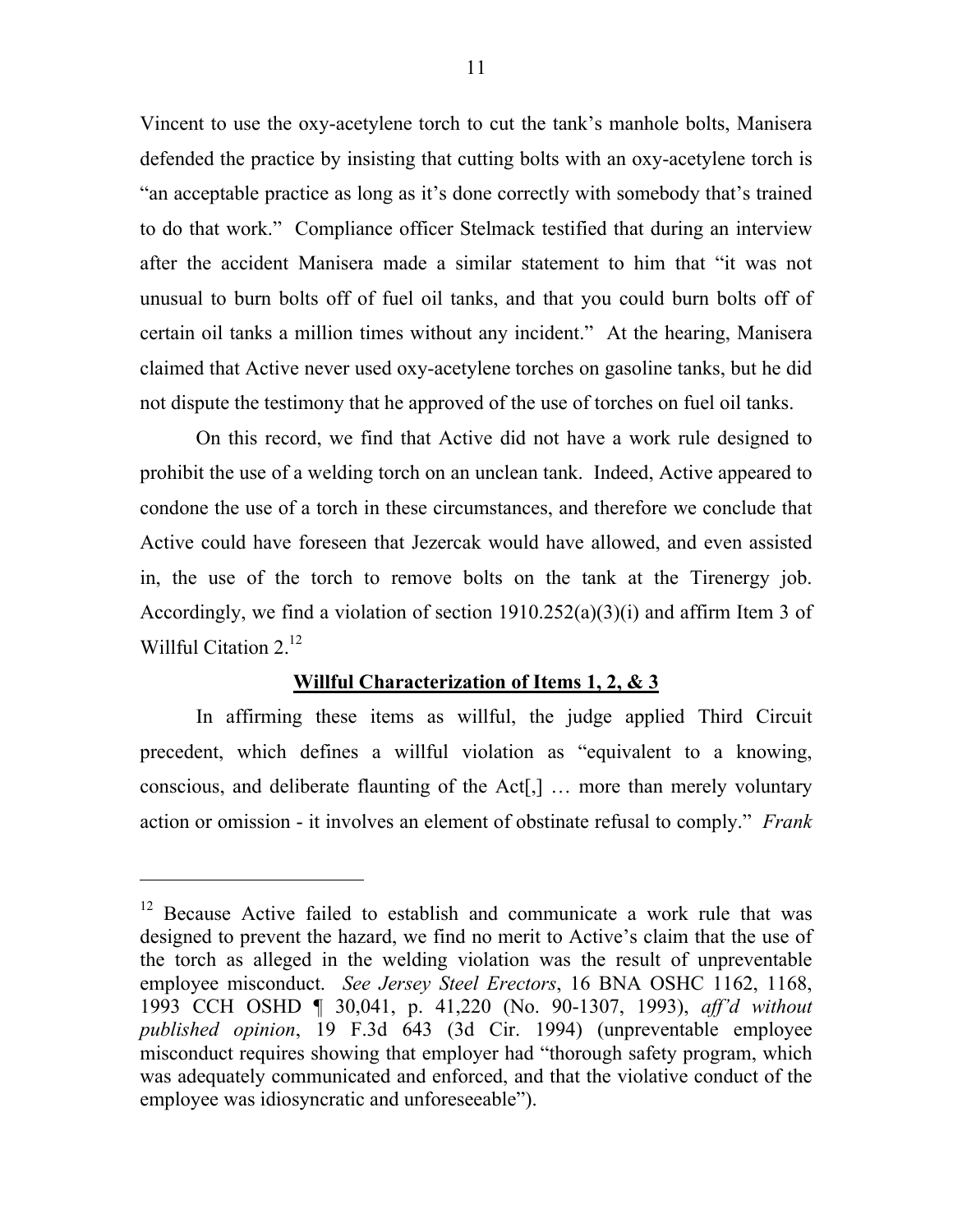*Irey, Jr., Inc. v. OSHRC*, 519 F.2d 1200 (3d Cir. 1974), *aff'd en banc*, 519 F.2d at 1215, *aff'd sub nom. Atlas Roofing Co. v. OSHRC,* 430 U.S. 442 (1977).[13](#page-11-0) *See also American Wrecking Corp. v. Secretary of Labor,* 351 F.3d 1254, 1264 (D.C. Cir. 2003) (willful violation differentiated from lesser violations by an intentional or conscious disregard for the applicable safety standard or for employee safety). For the following reasons, we find that the record supports willfulness with respect to Items 2 and 3, but does not establish the willfulness of Item 1.

Active was previously cited in 1989 (before the promulgation of OSHA's confined space standard in section 1910.146) for a willful violation of the general duty clause, section  $5(a)(1)$ , based on its failure to follow proper confined space entry procedures at a tank-cleaning job in Newark, New Jersey. According to Manisera, as a result of that willful violation, Active developed a written confined space program. The written program was dated 1995 and was developed to comply with the new confined space standard. Thus, the record shows that Active was aware of the requirements of the confined space standard and failed to comply with the standard.

With respect to the characterization of Item 1, the record shows that Manisera visited the site to view the tank and discuss the job with Tirenergy representatives. Although the standard required Manisera to obtain available information regarding the flammable hazards of pyro-oil, the evidence fails to establish that his noncompliance with this requirement was due to anything more than a lack of diligence. "Mere negligence or lack of diligence is not sufficient to establish an employer's intentional disregard for or heightened awareness of a

<span id="page-11-0"></span><sup>&</sup>lt;sup>13</sup> As noted in the judge's decision, the Third Circuit's definition of willful differs little from those of other circuits. *See Babcock & Wilcox Co. v. OSHRC*, 622 F.2d 1160 (3d Cir. 1980) (Third Circuit test for willfulness views "intentional disregard" and "obstinate refusal" as analogous). *See also Universal Radiator Mfg. Co. v. Marshall*, 631 F.2d 20, 23 (3d Cir. 1980), *quoted in George Campbell Painting Corp*., 17 BNA OSHC 1979, 1982, 1995-97 CCH OSHD ¶ 31,293, p. 43,978 (No. 93-984, 1997).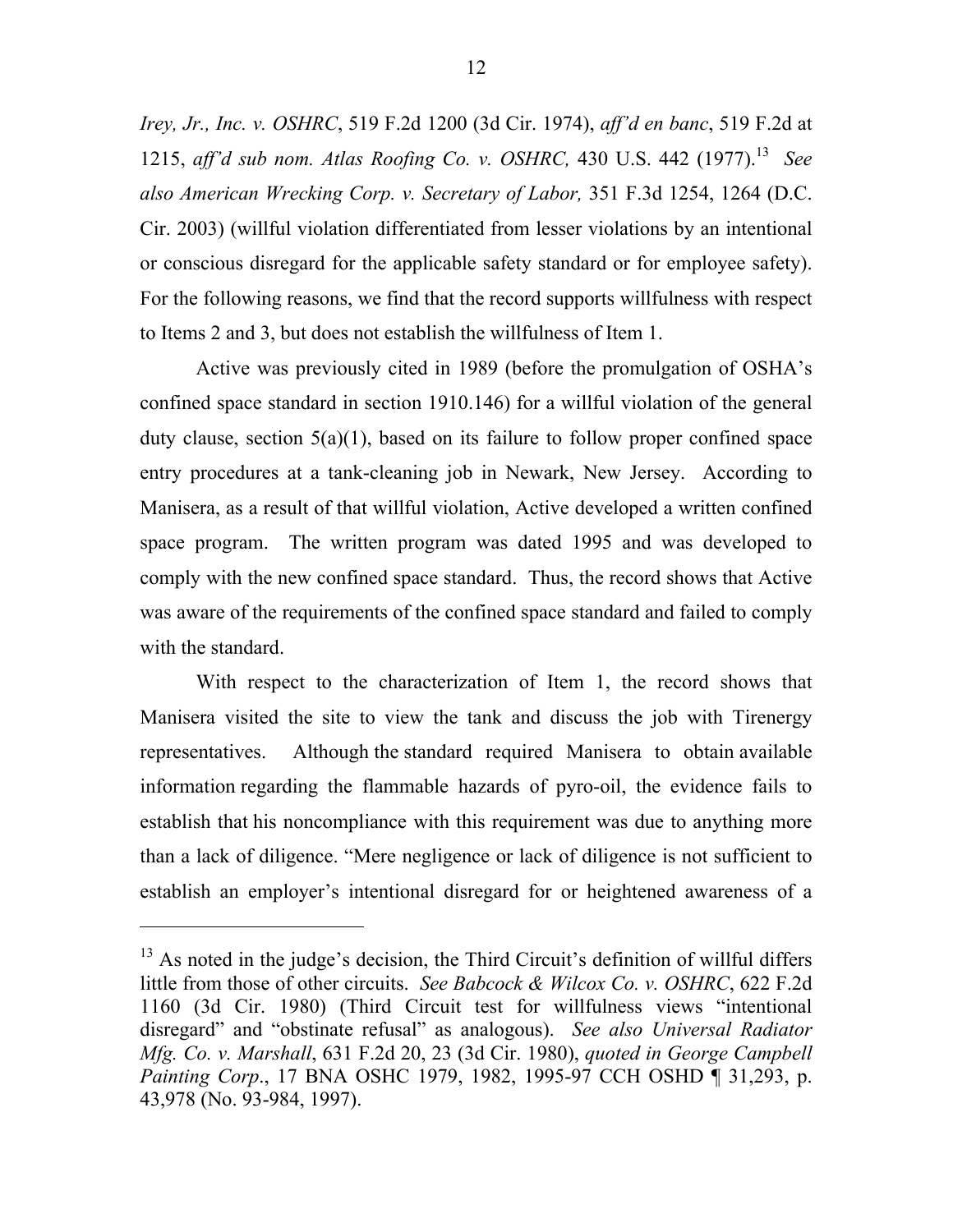violation." *American Wrecking Corp.*, 351 F.3d at 1264. Therefore, we find that the Secretary has not shown the requisite state of mind to establish the willfulness of this violation. We also find that although Item 1 was not cited as serious, the record establishes the seriousness of the violation within the meaning of section 17(k) of the Act. 29 U.S.C.  $666(k)$ <sup>14</sup> *See also, E. L. Davis Contracting Co.*, 16 BNA OSHC 2046, 2052, 1993-95 CCH OSHD ¶ 30,580, p. 42,342 (No. 92-35, 1994) (citing *Simplex Time Recorder Company*, 12 BNA OSHC 1591, 1596-97, 1984-85 CCH OSHD ¶ 27,456, p. 35,572 (No. 82-12, 1985) (violation found serious rather than willful where seriousness was evident from record).

Regarding Item 2, alleging a failure to train Jezercak in his duties as confined space entry supervisor, it was undisputed that Manisera was well aware of his obligation to provide training on confined space entry procedures. The evidence further shows that he had no basis for believing that Jezercak had acquired the understanding, knowledge, or skills necessary for the safe performance of his assigned duties as confined space entry supervisor. Manisera admitted to the compliance officer that he had no recollection of Jezercak ever having worked as a confined space entry supervisor before assigning him that responsibility on the morning of the Tirenergy job. On this basis, we find that because the record here establishes Active's conscious disregard for OSHA's training requirements, the violation was willful.

-

<span id="page-12-0"></span> $14$  Section 17(k) states:

For purposes of this section, a serious violation shall be deemed to exist in a place of employment if there is a substantial probability that death or serious physical harm could result from a condition which exists, or from one or more practices, means, methods, operations, or processes which have been adopted or are in use, in such place of employment unless the employer did not, and could not with the exercise of reasonable diligence, know of the presence of the violation.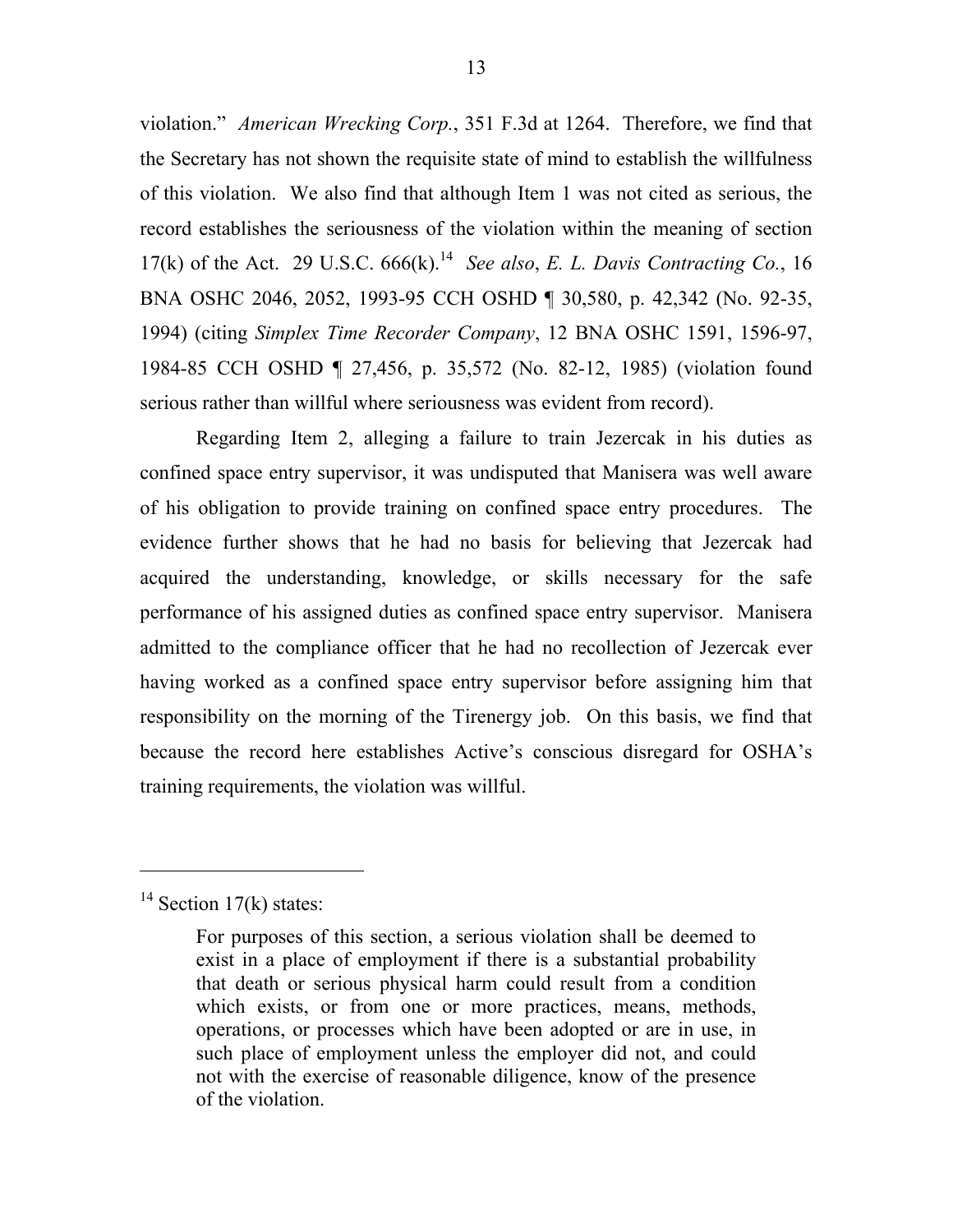Finally, with regard to Item 3, alleging the improper use of the oxyacetylene torch to burn the bolts off the tank's manhole before cleaning, Manisera's admission that such conduct was an "acceptable practice" when done correctly by someone trained to do that work belies his claim that it was prohibited by Active. Active's heightened awareness of the hazards associated with tank cleaning, and its decision to condone the use of a torch rather than communicate a work rule prohibiting its use establish that it ignored a known duty in conscious disregard for employee safety. Accordingly, we affirm this item as willful.

## **Serious Citation 1, Items 1, 2a, 2b, 2c, and 3**

 Active argues that the provisions of the confined space standard cited under these items do not apply because the vault was not a confined space. Because we have found that the record establishes that the vault met the criteria of a permitrequired confined space, and Active presents no other challenge to these items, we affirm these violations as alleged.

## **Penalties**

 The judge affirmed the Secretary's proposed penalties for the items directed for review. She assessed \$42,000 for Citation 2, Item 1, which we find was serious rather than willful. We therefore modify this penalty to \$4,200, giving due consideration to the penalty factors in section  $17(i)$  of the Act.<sup>15</sup> Because Active does not specifically challenge the other penalty assessments, and we see no basis for disturbing them, we affirm the judge's penalty assessments for Serious Citation 1, Items 1, 2a, 2b, 2c and 3, and Willful Citation 2, Items 2 and 3.

<span id="page-13-0"></span><sup>&</sup>lt;sup>15</sup> Section 17(j) of the Act provides that the Commission shall assess an appropriate penalty for each violation, giving due consideration to the gravity of the violation, and to an employer's size, previous history, and good faith. 29 U.S.C. 666(j). Here, we accord some credit for Active's small size of approximately 13 employees, but find that the gravity of the violation cited in Item 1 is high based on the death of one employee and the serious injury to another.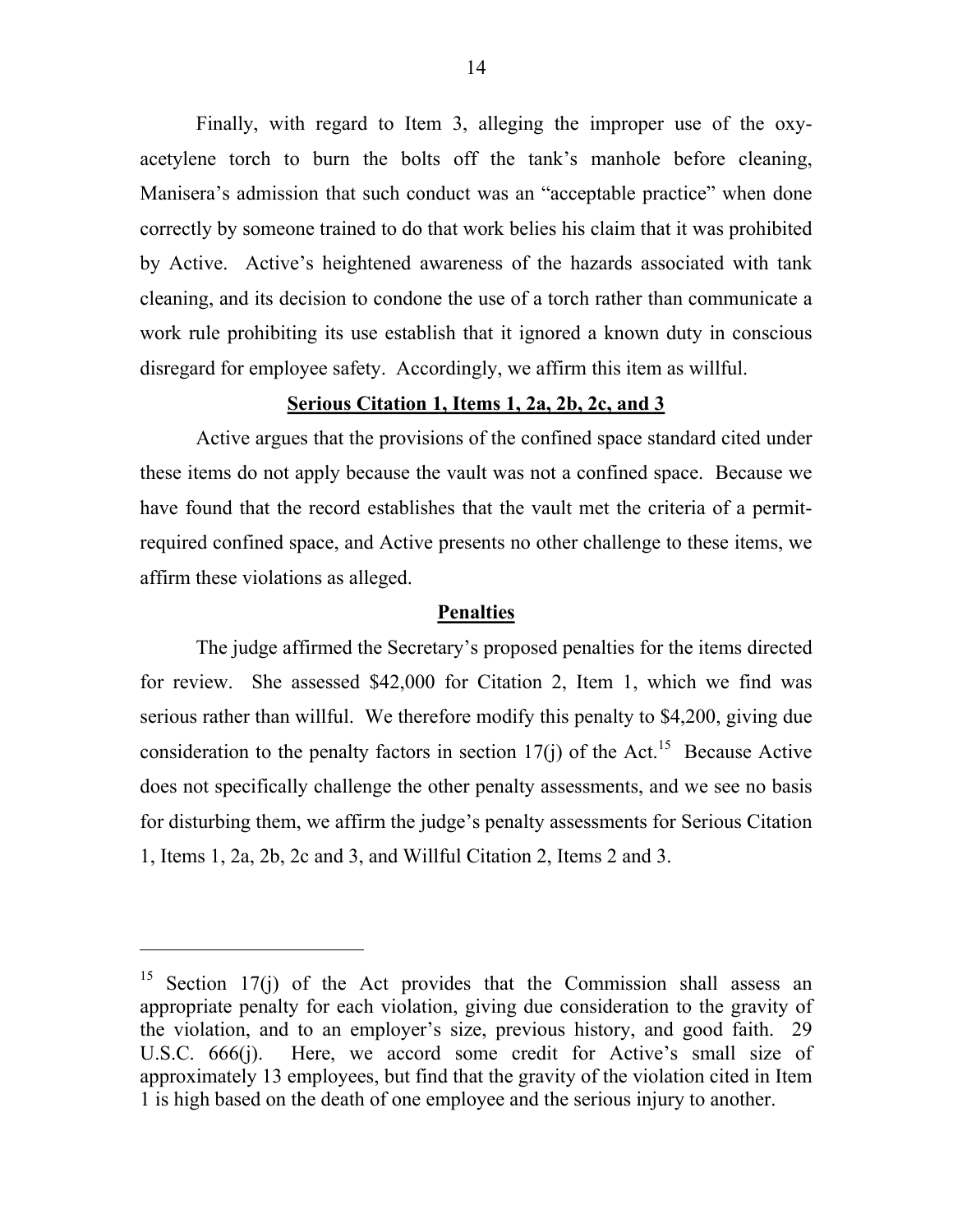## **ORDER**

 Accordingly, we affirm the judge's decision with respect to Serious Citation 1, Items 1, 2a, 2b, 2c, and 3, and Willful Citation 2, Items 2, and 3, and her penalty assessments for these items totaling \$96,600. We affirm Citation 2, Item 1, as serious rather than willful, and we assess a penalty of \$4,200 for that item.

 $\sqrt{s}$ /

W. Scott Railton Chairman

 $\sqrt{s/2}$ 

 James M. Stephens Commissioner

 $\sqrt{s}$ 

 Thomasina V. Rogers Commissioner

Dated: April 20, 2005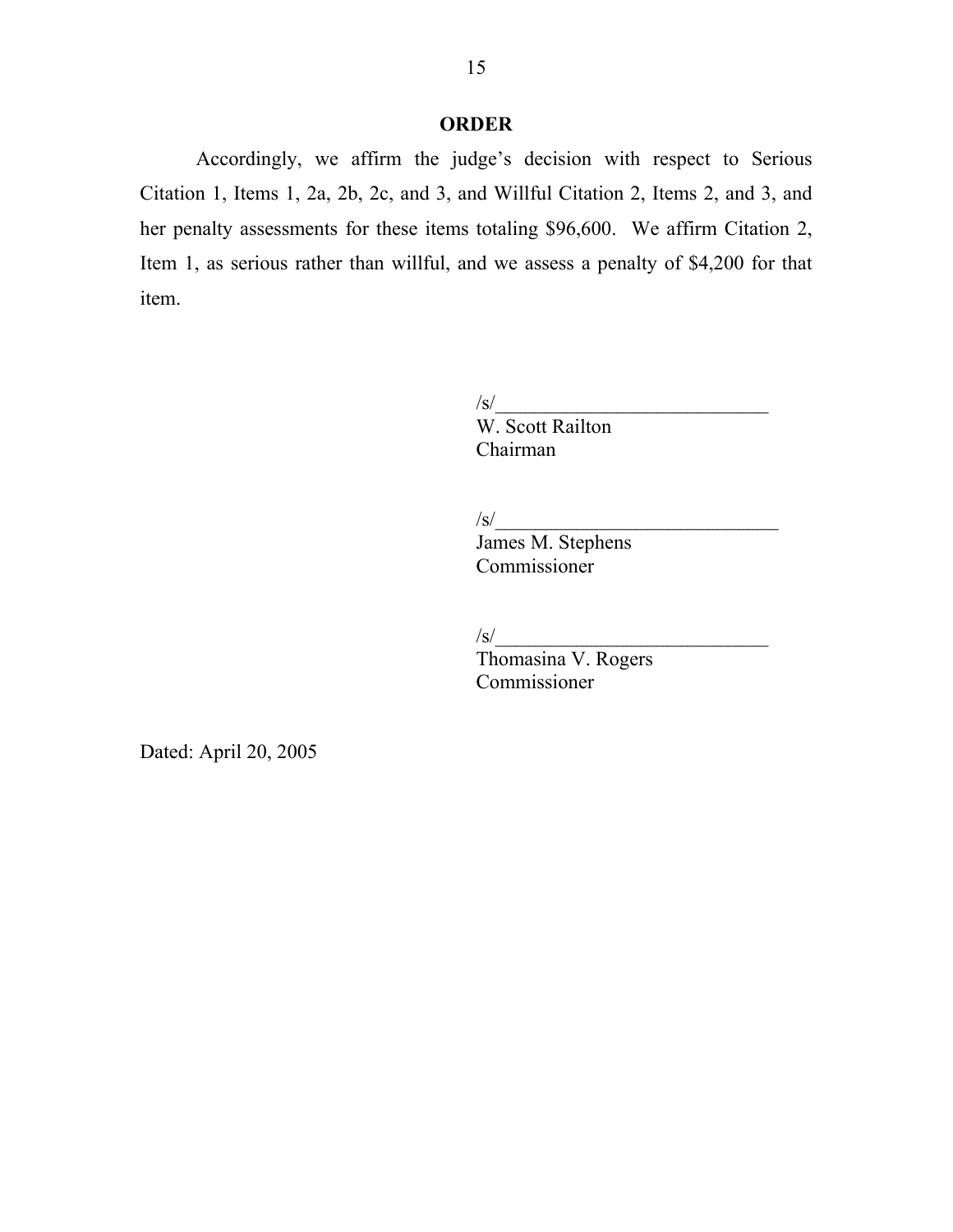

**United States of America OCCUPATIONAL SAFETY AND HEALTH REVIEW COMMISSION 1120 20th Street, NW, Ninth Floor Washington, DC 20036-3457**

**Telephone: (202) 606-5405 Fax: (202) 606-5409**

| SECRETARY OF LABOR,              |  |
|----------------------------------|--|
| Complainant,                     |  |
|                                  |  |
| V.                               |  |
|                                  |  |
| <b>ACTIVE OIL SERVICE, INC.,</b> |  |
| Respondent.                      |  |
|                                  |  |
|                                  |  |

Appearances: John M. Strawn, Esquire Carl R. Woodward, Esquire U.S. Department of Labor Cecchi, Stewart & Olstein Office of the Solicitor Roseland, New Jersey Philadelphia, Pennsylvania For the Respondent. For the Complainant.

OSHRC DOCKET NO. 00-0482

Maria L. Spitz, Esquire Carella, Byrne, Bain, Gilfillan,

Before: COVETTE ROONEY Administrative Law Judge

### *DECISION AND ORDER*

This proceeding is before the Occupational Safety and Health Review Commission ("the Commission") pursuant to section 10(c) of the Occupational Safety and Health Act of 1970, 29 U.S.C. § 651 *et seq*. ("the Act"). Respondent, Active Oil Service, Inc. ("Active Oil"), at all times relevant to this case maintained a work site at a tire recycling facility in Wind Gap, Pennsylvania, where it was engaged in cleaning an underground storage tank. Active Oil admits that it is an employer engaged in a business affecting commerce within the meaning of section 3(5) of the Act and that it is subject to the requirements of the Act.

On August 2, 1999, one employee was killed and two more were injured as a result of an explosion at the site. The Occupational Safety and Health Administration ("OSHA") conducted an inspection of the site and issued to Active Oil three citations alleging willful, serious and other-than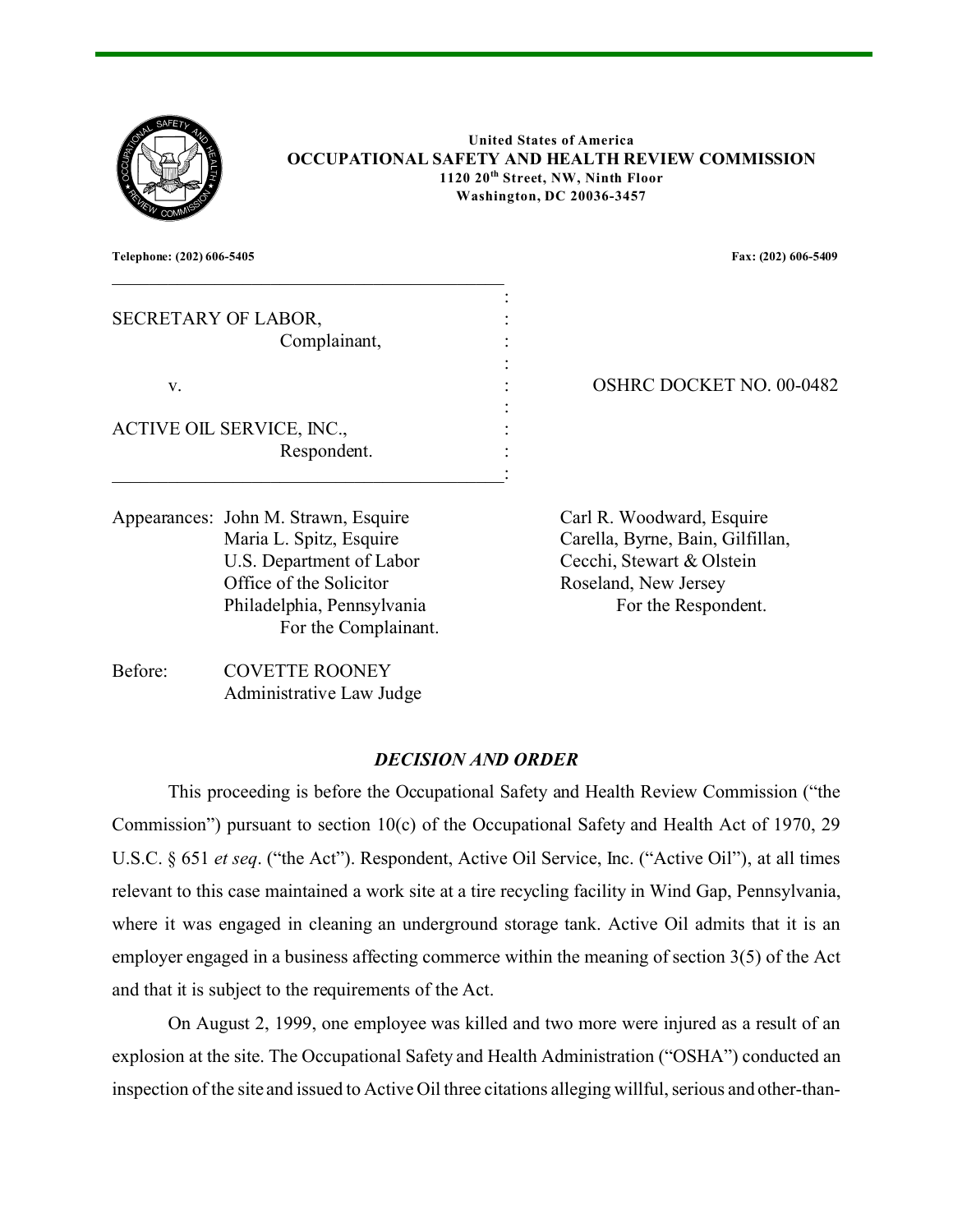serious violations with a proposed total penalty of \$140,100.00. Active Oil filed a timely notice of contest, and a hearing was held August 27-29, 2001, in Philadelphia, Pennsylvania. The parties have submitted post-hearing briefs and reply briefs, and this matter is ready for disposition.

#### *Background*

The subject site is a tire recycling facility called Tirenergy, where used tires are recycled into "pyro oil" through a process called pyrolysis.<sup>1</sup> In May 1999, Ron Kashner from LTC Environmental Services, Inc. ("LTC") contacted Active Oil in order to have it pump out and transfer pyro oil from a 10,000-gallon underground tank at the Tirenergy site.<sup>2</sup> Mr. Kashner contacted Active Oil again in July 1999 to have it pump out the same tank, and Conrad Manisera, the president of Active Oil, visited the site because one of his employees had reported some debris and heavy sludge from the first job. On August 2, 1999, Mr. Manisera assigned four employees–Rudy Jezercak, Sam Vaccaro, Walter Swiderski and Joseph Vincent–to pump out and clean the tank. Mr. Manisera designated Mr. Jezercak as the foreman or supervisor for the job, and he told him to take air supply and tank cleaning equipment as well as a gas monitor. Although Mr. Manisera did not tell him specifically what was in the tank other than to treat it as gas, Mr. Jezercak was supposed to enter it to clean it. Mr. Vaccaro was to attend Mr. Jezercak while he was in the tank. (Tr. 85-89, 94, 99, 131, 143, 153, 196-97, 253, 258, 367-77.)

On August 2, 1999, Mr. Jezercak and Mr. Vaccaro traveled to the Tirenergy site in a pickup truck with an attached equipment trailer; Mr. Swiderski drove a vacuum truck to the site, and Mr. Vincent also went to the site in a separate vehicle. Mr. Jezercak and Mr. Vaccaro were en route when one of the tires on the equipment trailer became flat. While they waited for a road service vehicle to come to their aid, Mr. Swiderski went on to the site; when he arrived, Mr. Vincent was already there. A Tirenergy representative escorted Mr. Swiderski and Mr. Vincent to the tank. On top of the underground tank, there was a large concrete vault with a covered manhole. Inside this vault, there was another covered manhole which was the entry to the tank itself, and its cover was secured with

<sup>&</sup>lt;sup>1</sup>Pyrolosis involves "cooking" shredded used tires at a high temperature. Pyro oil, a byproduct of the process, is stored at the site in underground storage tanks. (Tr. 196-97, 315-19.)

 ${}^{2}$ LTC served as a broker for Tirenergy for the contract to pump out the tank. (Tr. 198.)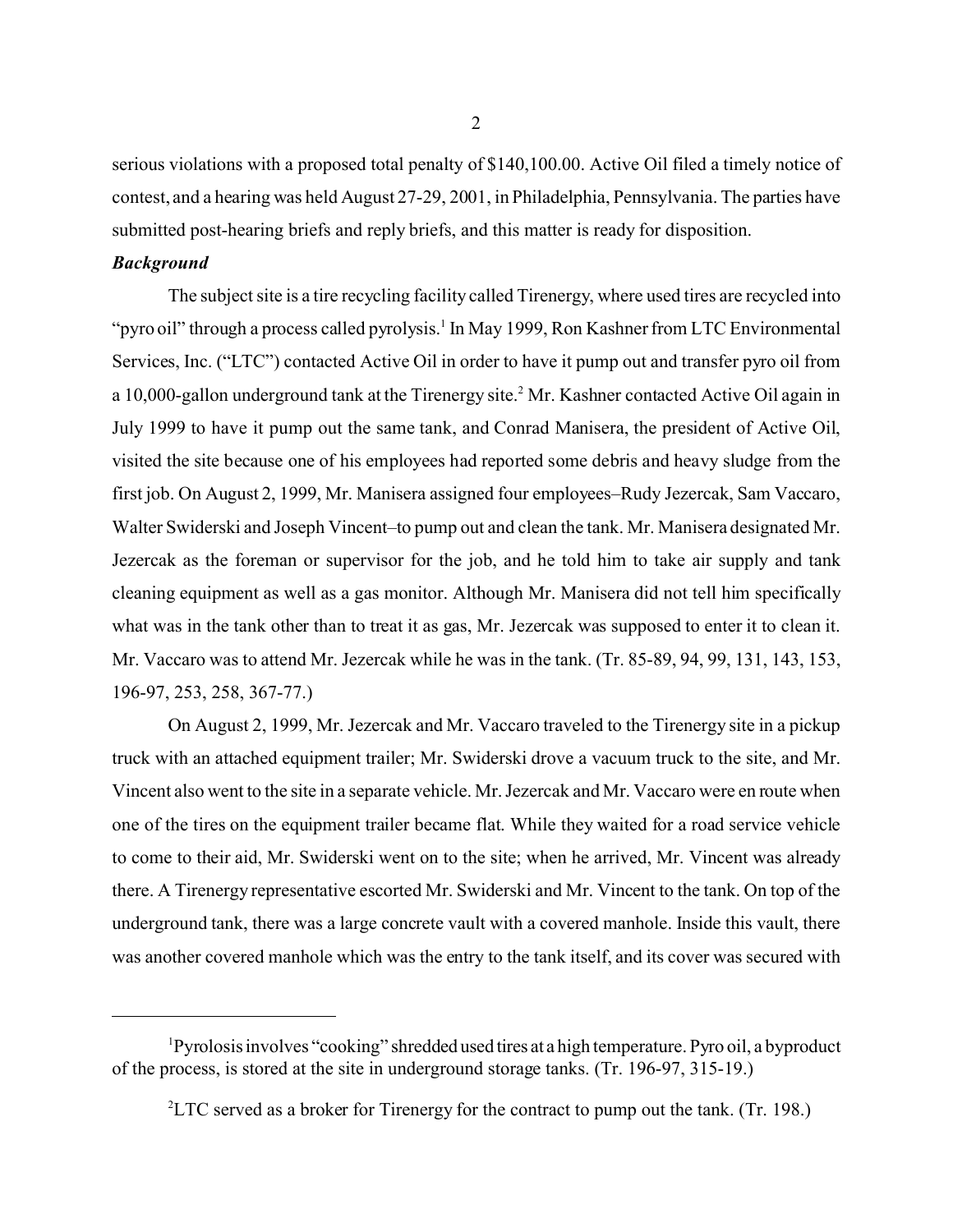nuts and bolts. According to the Tirenergy representative, the nuts and bolts were "hand-tight" because service had been performed on the tank a couple of weeks before. The representative further stated that they should treat the material in the tank "like 2 oil."<sup>3</sup> (Tr. 20-30, 36, 88.)

When Mr. Jezercak and Mr. Vaccaro arrived at the site, Mr. Swiderski had already put a 2 inch hose down the fill pipe and had begun pumping it out.<sup>4</sup> Mr. Vincent went into the vault and checked the bolts on the manhole cover. He then retrieved an "oxy-acetylene" torch and prepared to light it to see if he could ignite a piece of rubber with it. Mr. Swiderski warned Mr. Vincent that "this stuff is going to go up like napalm," and, when Mr. Vincent lit the torch, Mr. Swiderski pulled the hose out of the tank. Mr. Vaccaro wiped the oil from the hose with a rag and attempted to ignite the rag with the torch, after which Mr. Swiderski got in his truck and left the site. Mr. Vincent then went into the vault, lit the torch, and bent over in order to begin cutting the bolts off of the manhole cover. Mr. Jezercak was standing outside the vault at the time, and, shortly thereafter, an explosion occurred. As a result of the explosion, Mr. Vincent was killed, Mr. Jezercak was severely burned, and Mr. Vaccaro had minor injuries. (Tr. 47-55, 95, 146-50, 160-61, 181, 231-32.)

#### *Whether the Concrete Vault was a Permit-Required Confined Space*

A number of the citation items in this case allege violations of the confined space standard. The standard defines a "confined space" as a space that (1) is large enough and so configured that an employee can bodily enter and perform assigned work; (2) has limited or restricted means for entry or exit; and (3) is not designed for continuous employee occupancy. The standard further defines a "permit-required confined space" as a confined space that has one or more of the following characteristics: (1) contains or has a potential to contain a hazardous atmosphere; (2) contains a material that has the potential for engulfing an entrant; (3) has an internal configuration such that an entrant could be trapped or asphyxiated by inwardly converging walls or by a floor which slopes downward and tapers to a smaller cross-section; or (4) contains any other recognized serious safety or health hazard. *See* 29 C.F.R. § 1910.146(b).

 $3\text{Mr.}$  Swiderski testified that the material was more like "6 oil." (Tr. 27, 54, 65-66.)

<sup>&</sup>lt;sup>4</sup>Mr. Swiderski did not clearly explain how he did this, but it appears that the fill pipe was a means of inserting a hose into the tank other than through the tank's manhole. (Tr. 48.)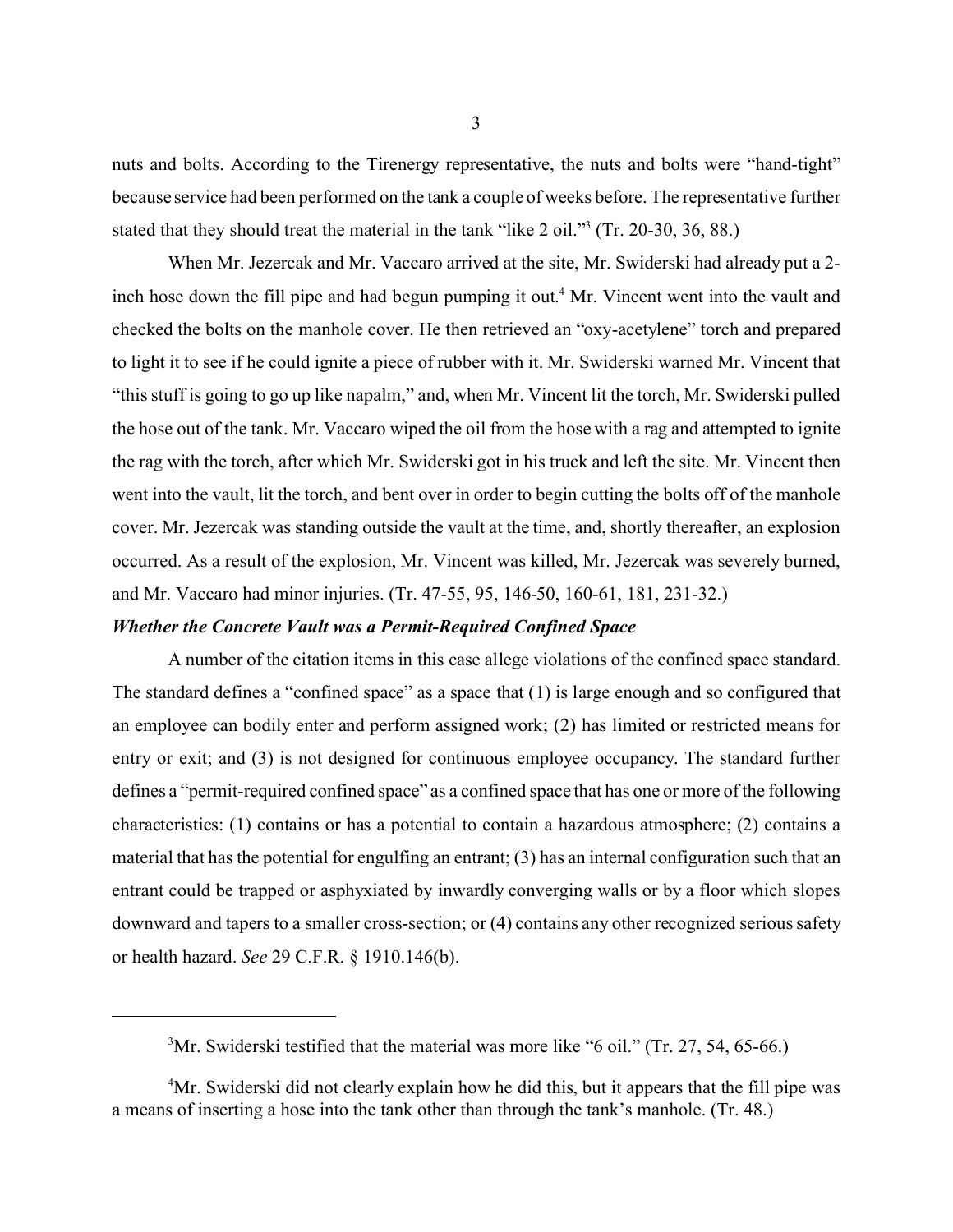Respondent concedes that the storage tank itself was a confined space, but argues that the concrete vault on top of the tank was not a confined space. Respondent asserts that because a manhole cover separated the vault from the tank, and because the vault was not physically attached to the tank, the vault was a separate, distinct space from the tank. Respondent further asserts that the vault was not large enough to be classified as a confined space on its own and that the permitrequired confined space requirements thus did not apply. (R. Brief, pp. 20-21.)

The record shows that the top of the box-like concrete vault was flush or nearly flush with the surface of the ground. (Tr. 31-34.) The vault was 36 to 50 inches deep, and the means of entry into the vault was through its 22-inch manhole.<sup>5</sup> (Tr. 28-34, 164-72, 210-11, 320, 340.) Although it is reasonable to infer from the size of the vault and its underground location that it was not easily movable, even though it was not physically and permanently attached to the storage tank, I agree with Respondent that the vault was a separate, distinct space from the tank. The vault, however, was nonetheless a confined space. It is undisputed that the vault was not designed for continuous employee occupancy and that the only means of entry or exit was through its 22-inch manhole. In addition, an employee would have to enter the vault to get to the manhole on the tank and would have to bend or kneel down inside the vault to loosen the nuts and bolts securing the manhole cover on top of the tank. While Respondent is correct that an employee standing up in the vault would not be fully inside, it is clear that an employee bending or kneeling down inside the vault would be fully within it. It is also clear that Mr. Vincent was in this latter position when the explosion occurred. Based on the evidence of record, I find that the concrete vault fell within the standard's definition of a confined space.

I further find that the concrete vault was a permit-required confined space. While the vault arguably might not have contained a dangerous atmosphere when the manhole cover to the storage tank was closed, it did have the potential for a dangerous atmosphere once the cover was opened. The atmosphere within the tank was clearly flammable, and it is reasonable to infer that, when the

<sup>&</sup>lt;sup>5</sup>The depth of the concrete vault is in dispute. The OSHA compliance officer ("CO") testified he measured its depth to be 48 to 50 inches, but Respondent asserts that its employees measured the depth to be 36 to 38 inches. (Tr. 169, 210-11, 320.) Although this discrepancy is significant, I find that it is irrelevant to the determination of whether the vault is a confined space, because, under either measurement, Mr. Vincent was able to bodily enter the vault.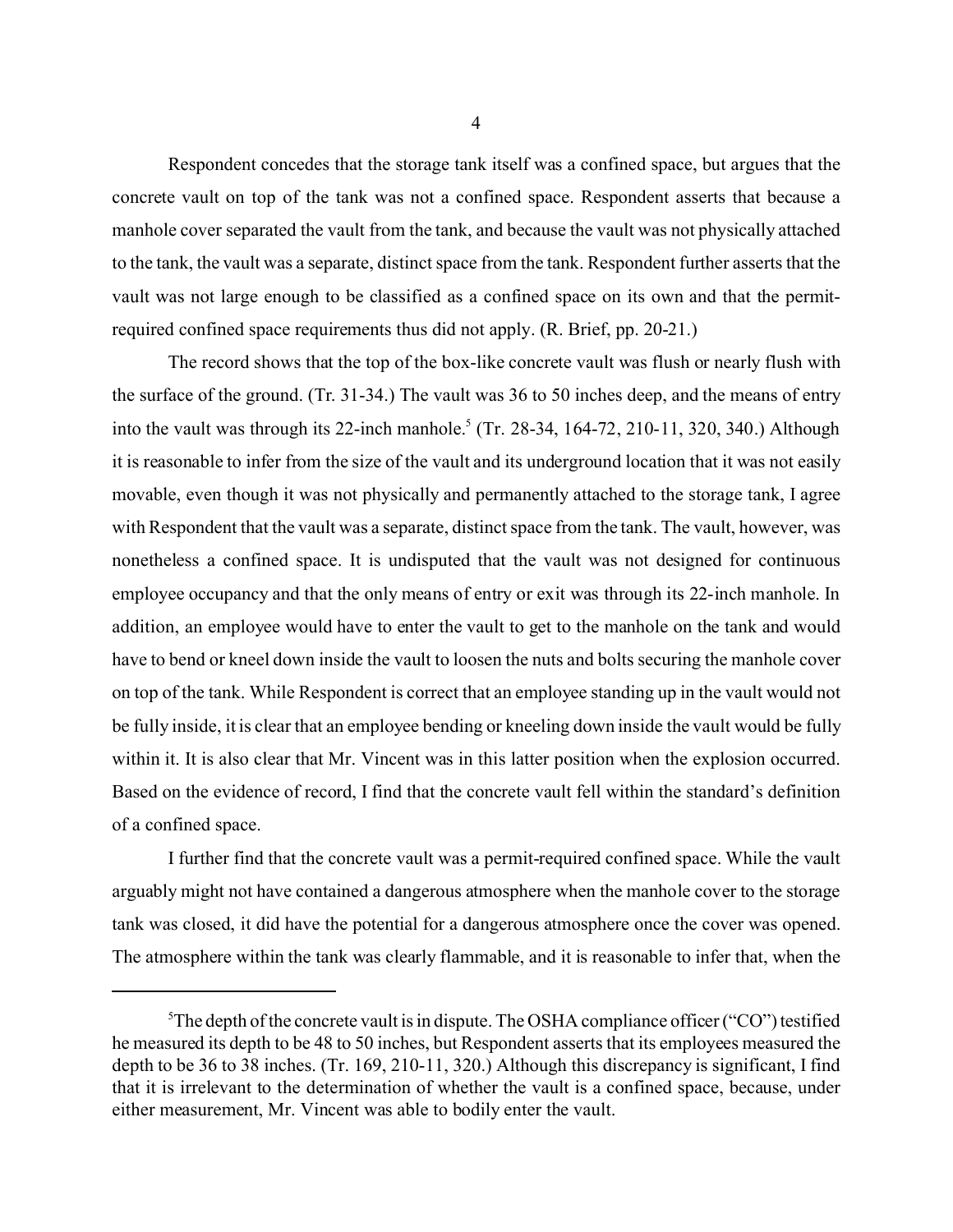manhole cover to the tank was opened, the hazardous atmosphere inside the tank would commingle with the atmosphere of the vault. The vault, accordingly, was a permit-required confined space.

## *The Secretary's Burden of Proof*

To establish a violation of a standard, the Secretary must show by a preponderance of evidence (a) the applicability of the cited standard, (b) the employer's noncompliance with the standard's terms, (c) employee access to the violative conditions, and (d) the employer's actual or constructive knowledge of the violation (*i.e.*, the employer either knew, or with the exercise of reasonable diligence could have known, of the violative conditions). *Atlantic Battery Co.*, 16 BNA OSHC 2131, 2138 (No. 90-1747, 1994). In the Third Circuit, the jurisdiction in which this case arises, the Secretary must demonstrate foreseeability in order to establish employer knowledge. *Pennsylvania Power & Light Co. v. OSHRC ("PP & L")*, 737 F.2d 350, 357 (3d Cir. 1984). As in *PP & L*, the Secretary here attempts to prove employer knowledge by demonstrating that a supervisor violated the standards. "In cases where the Secretary proves that a company supervisor held knowledge of, or participated in, conduct violating the Act, we do not quarrel with the logic of requiring the company to come forward with some evidence that it has undertaken reasonable safety precautions." *Id.* at 357. According to the court, the key to determining foreseeability and preventability is the adequacy of the company's safety program. *Id.* at 358. However, "the Secretary may not shift to the employer the ultimate risk of non-persuasion in a case where the inference of employer knowledge is raised only by proof of a supervisor's misconduct." *Id.* at 358.

### *The Willful Citation*

Item 1 of Citation 2 alleges a willful violation of 29 C.F.R. § 1910.146(c)(9)(i), which requires contractors to "obtain any available information regarding permit space hazards and entry operations from the host employer." I find the cited standard applies and that Respondent violated it. It is undisputed that Respondent is a contractor, and, as discussed *supra*, the vault was a permitrequired confined space. Further, the record shows that Respondent failed to obtain even the most basic information that was available regarding permit space hazards and entry operations from Tirenergy. Although Mr. Manisera visited the site before the job, there was no evidence that he obtained the required information from Tirenergy or that he passed that information on to the employees he assigned to the site. In fact, he admitted that the only information he obtained from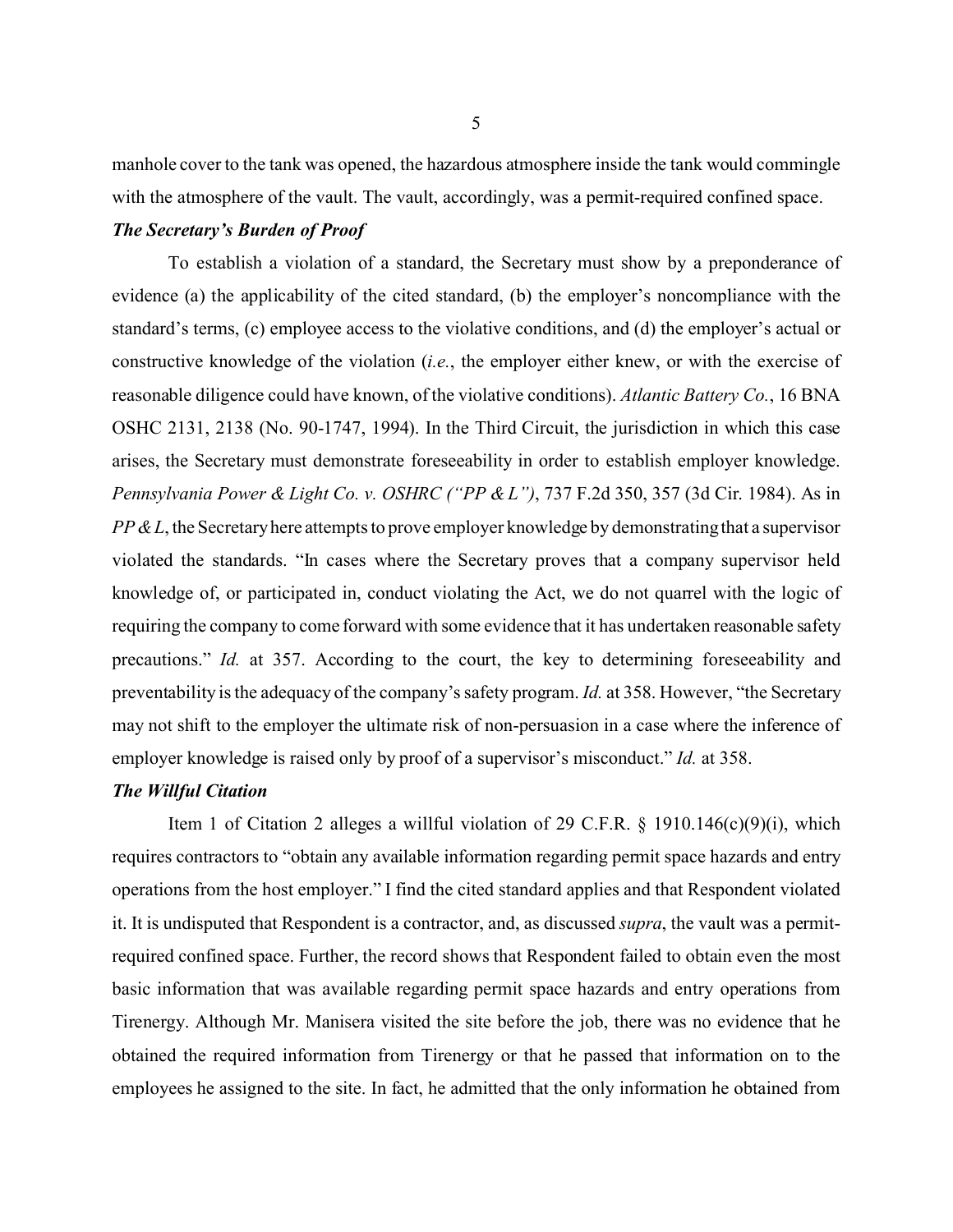Tirenergy was that pyro oil was a fuel oil with a flashpoint of around 100 degrees. (Tr. 372-74.) He also admitted that, contrary to his company's policy, he did not request a copy of the material safety data sheet ("MSDS") for the pyro oil, despite the confusion after his visit about whether it was like "2 oil" or "6 oil" and whether it was combustible or flammable.  $\frac{6}{7}$  (Tr. 241, 245, 248, 372-80, 390-91, 405-08.) As to exposure, the accident clearly demonstrates that four of Respondent's employees were exposed to the cited condition. In addition, I find that Respondent had knowledge of the cited condition, particularly in light of Mr. Manisera's own admission that he failed to request the MSDS for the pyro oil. (Tr. 379-80.) Based on the foregoing, the Secretary has established the alleged violation.

Item 2 of Citation 2 alleges a willful violation of 29 C.F.R. § 1910.146 $(g)(1)$ , which requires employers to "provide training so that all employees whose work is regulated by this section acquire the understanding, knowledge, and skills necessary for the safe performance of the duties assigned under this section." I find that the cited standard applies and that Respondent did not comply with its terms. The employees at the site, including Mr. Jezercak, who was designated as the foreman or supervisor of the crew, were not adequately trained to safely perform their duties in the permitrequired confined space. Mr. Jezercak testified that he did not know much about the confined space standard, including the requirement for an entry permit and an entry supervisor. (Tr. 98-101.) He further testified that he did not remember getting any safety training focusing on confined space entry while he worked for Active Oil, and he had no knowledge of the company's own written confined space program. (Tr. 102-03.) Mr. Swiderski's testimony confirmed that Mr. Jezercak did not have the requisite "understanding, knowledge and skills" necessary to work in a permit-required confined space and also confirmed that the other employees were similarly not trained to work safely in a permit-required confined space. (Tr. 59-60.) All four of the employees were exposed to the violation, and it is clear that Respondent had knowledge of the violation. Three of the four employees who were assigned to the site previously performed duties related to permit-required confined spaces, but

<sup>6</sup> Respondent's argument that the MSDS for the pyro oil was not accurate is disingenuous in view of the fact that the company never even requested it. In any case, I find the information in the MSDS to be more accurate than the information that Mr. Manisera obtained.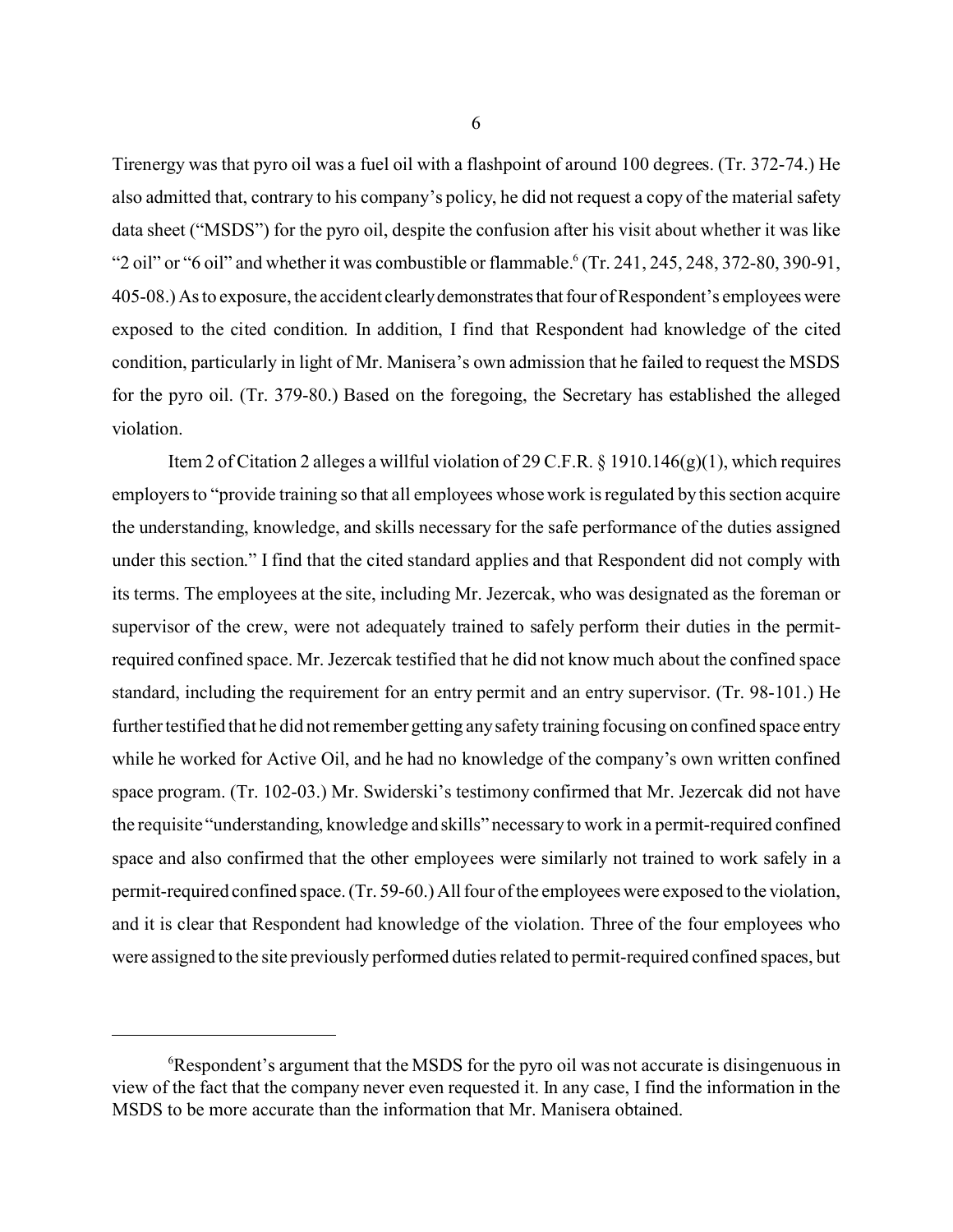there was no evidence to show that they received any specialized training for these duties.<sup>7</sup> Mr. Manisera, who would have been responsible for providing such training, offered no testimonial or documentary evidence as to any confined space training for these employees, and his testimony that employees were trained based on their positions and duties was simply not credible. (Tr. 409-20; R-2.) On the basis of the record, the Secretary has demonstrated the alleged violation.

Item 3 of Citation 2 alleges a willful violation of 29 C.F.R. § 1910.252(a)(3)(i), which provides as follows:

[n]o welding, cutting, or other hot work shall be performed on used drums, barrels, tanks or other containers until they have been cleaned so thoroughly as to make absolutely certain that there are no flammable materials present or any substances such as greases, tars, acids, or other materials which when subjected to heat, might produce flammable or toxic vapors. Any pipe lines or connections to the drum or vessel shall be disconnected or blanked.

I find that the cited standard applies and that Respondent violated its terms. It is undisputed that Mr. Vincent used an oxy-acetylene torch to cut off the bolts securing the manhole cover to the storage tank that had not yet been cleaned. It is also undisputed, and clear from the accident itself, that Active Oil's employees were exposed to the cited condition. I further find that Respondent had knowledge of the condition. Not only did the foreman, Mr. Jezercak, have actual knowledge that Mr. Vincent was using the torch to cut the bolts off, he himself participated in violating the standard. (Tr. 52-54, 149-50.) Another employee, Mr. Swiderski, even warned of the danger, just before Mr. Vincent lit the torch. (Tr. 50-51.) While Respondent argues that the violation was a result of unpreventable employee misconduct, the violation was foreseeable and preventable with the exercise of reasonable diligence. The evidence demonstrates that Active Oil failed to take reasonable safety precautions to prevent such violations, and Mr. Manisera could not clearly articulate what the company policy was regarding welding. (Tr. 435-36, 491-93, 507-08.) He testified that torches were used on tanks six or seven years ago and that it was no longer company policy to cut, burn or weld. (Tr. 435-36, 491-93.) This testimony, however, contradicted a statement he made in the presence of Mr. Swiderski that using torches in tanks was "an acceptable practice as long as it's done correctly."

<sup>7</sup> Mr. Swiderski, a tanker truck driver, had cleaned out tanks at least three times, and Mr. Vaccaro, a laborer, testified that he had been inside tanks by himself as well as with others. Mr. Vincent, who was assigned to be a driver, died while working inside the vault. (Tr. 64, 151.)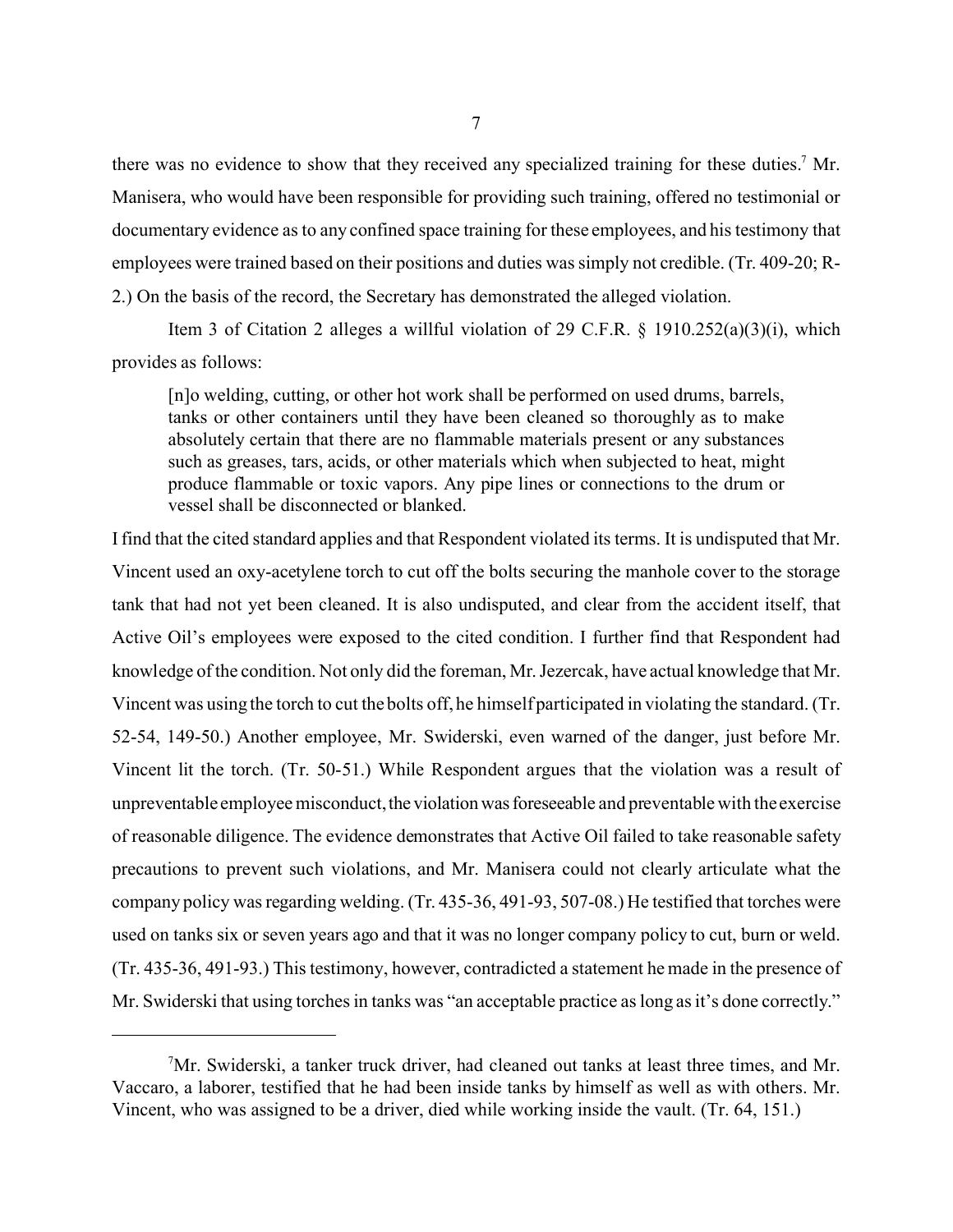(Tr. 57.) In addition, Mr. Manisera could not point to any specific rules regarding cutting, burning or welding, and he could not explain what steps Active Oil took to discover such violations. (Tr. 507-08.) Based on the foregoing, the Secretary has met her burden of proving the alleged violation.<sup>8</sup>

The Secretary has classified the violations in Citation 2 as willful. The Third Circuit, the jurisdiction in which this case arises, has held that a willful violation is:

equivalent to a knowing, conscious, and deliberate flaunting of the Act. Willful means more than merely voluntary action or omission–it involves an element of obstinate refusal to comply.<sup>9</sup>

*Frank Irey, Jr., Inc. v. OSHRC*, 519 F.2d 1200 (3d Cir. 1974), *aff'd en banc*, 519 F.2d at 1215, *aff'd sub nom. Atlas Roofing Co. v. OSHRC*, 430 U.S. 442 (1977). I conclude that Respondent's conduct showed such reckless disregard for the Act and employee safety that these violations are properly classified as willful. As a company that specializes in tank cleaning, Active Oil was clearly cognizant of OSHA's confined space and permit-required confined space requirements. This was evidenced by its confined space program, which an outside consultant developed, and by Mr. Manisera's testimony, which showed his heightened awareness ofthe standard's requirements and the violations in this case. (Tr. 365-66, 415-20, 505-06.)

With respect to Item 1, Mr. Manisera had ample opportunity and reason to obtain available information on the contents of the tank. Active Oil had previously removed and transported pyro oil from the same tank. (Tr. 372-73.) An employee from that job told Mr. Manisera that the material in the tank was not what he had expected, causing Mr. Manisera to go to the site to take a closer look at it. (Tr. 374-80.) Despite the contradictory information he was given about the material, he only visually inspected it and did not request further information, such as the MSDS, or send a sample to a lab for analysis. (Tr. 379-80.) Rather than ascertaining the exact nature of the material, Mr. Manisera left the facility with just enough information to make an estimate for the job. (Tr. 374-80.) The fact that Mr. Manisera did not even ask for the most basic of information plainly demonstrates

 ${}^8$ The Secretary also alleged a violation of 29 C.F.R. § 1910.252(a)(2)(vi)(C) in the alternative for this item. I need not address this standard, having found a violation of section 1910.252(a)(3)(i), and the violation alleged in the alternative is therefore vacated.

<sup>9</sup> The Third Circuit ruled in *Babcock & Wilcox Co. v. OSHRC*, 622 F.2d 1160 (3d Cir. 1980), that its definition of willful bore little difference from the other circuits.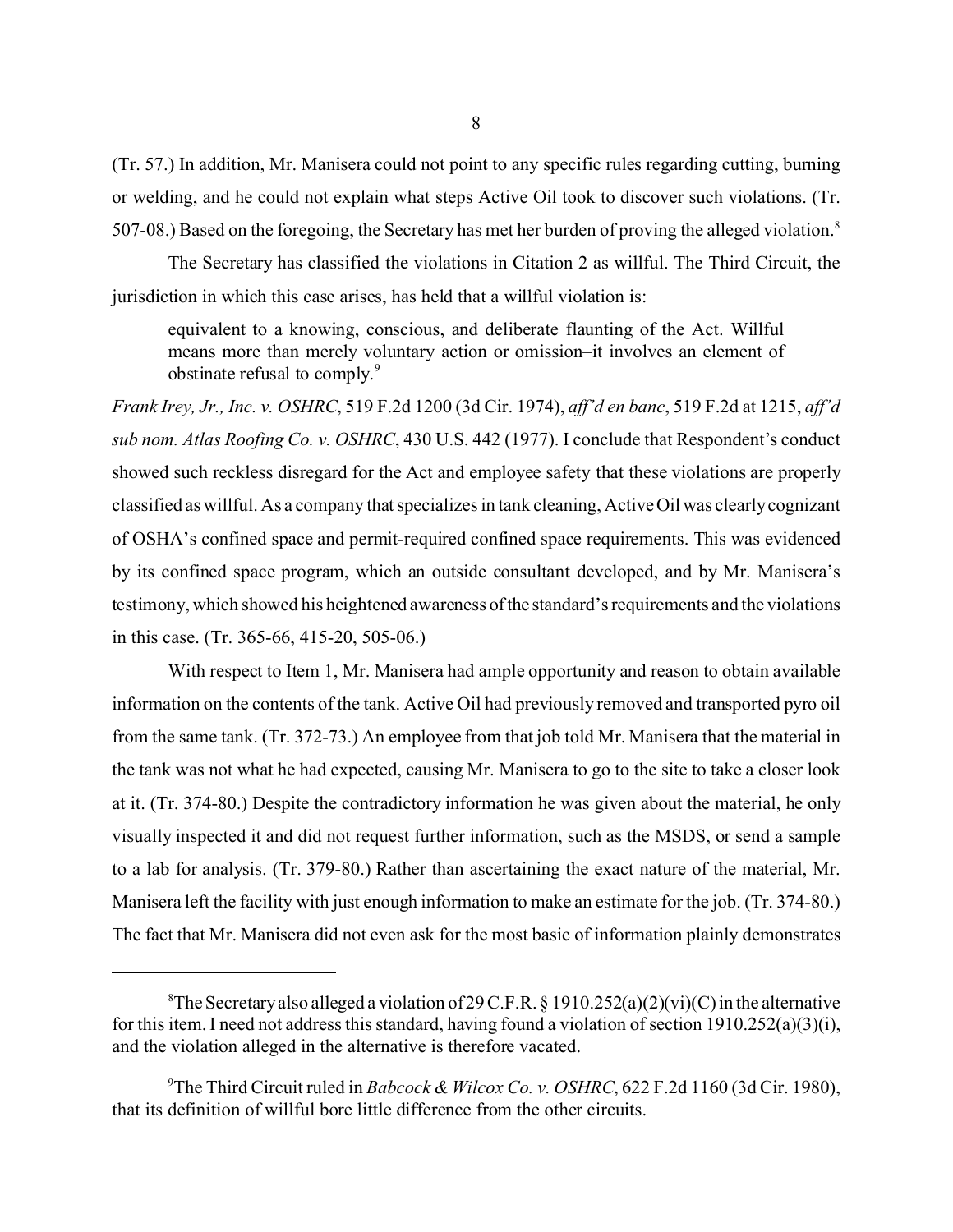his obstinate refusal to comply with the standard, and therefore, the willfulness of the violation.

As to Item 2, I find that Mr. Manisera was well aware of the dangers involved in cleaning out tanks and that he knowingly sent employees who were inadequately trained to the subject site. While Mr. Manisera testified that he believed that Mr. Jezercak was adequately trained, all of the other evidence of record contradicts his testimony.<sup>10</sup> (Tr. 98-08, 121-30.) The evidence also shows that the three other employees at the sitewere likewise insufficiently trained to safely perform confined space tasks. (Tr. 59-64; R-2.) The fact that no one on the crew was sufficiently trained is no mere omission. Rather, it shows a clear pattern of disregard for OSHA's training requirements, especially in light of Item 4c of Citation 1, *infra*. This item was appropriately characterized as willful.

As to Item 3, the record establishes that it was a common practice for Active Oil employees to use torches in tank, despite Mr. Manisera's claim that it was no longer company policy to do so. (Tr. 435-37.) On at least two occasions, Mr. Jezercak had "burned off" bolts from fuel oil tanks. (Tr. 56-57, 257-58.) In addition, Mr. Manisera admitted to Mr. Vincent's brother, in the presence of Mr. Swiderski, that "it's an acceptable practice [cutting bolts off with a torch] as long as it's done correctly with somebody that's trained to do that work." (Tr. 57.) Mr. Manisera also admitted to the CO that, in the past, it had not been unusual to burn bolts off of fuel oil tanks. (Tr. 257.) This evidence, along with the unconcerned attitude of three of the employees about using a torch on an uncleaned tank, leads me to conclude that Respondent condoned the practice and that the violation of the standard was knowing, conscious and deliberate. This item was properly classified as willful.

Based on the foregoing, Items 1, 2 and 3 of Citation 2 are affirmed as willful violations. The Secretary has proposed a penalty of \$42,000.00 for each of these items. In view of the willful classification, and the penalty assessment discussion set out at the end of this decision, I find the proposed penalties to be appropriate.<sup>11</sup> The penalties as proposed are accordingly assessed.

## *The Serious Citation*

Item 1 of Citation 1 alleges a serious violation of 29 C.F.R. § 1910.146(d)(1), which requires

 $10$ Mr. Manisera asserted he had trained Mr. Jezercak himself at a previous site; however, Mr. Jezercak testified he could not recall much "training" from that site. (Tr. 121-26, 414-20.)

<sup>11</sup>The penalty assessment discussion applies equally to the serious items set out *infra*.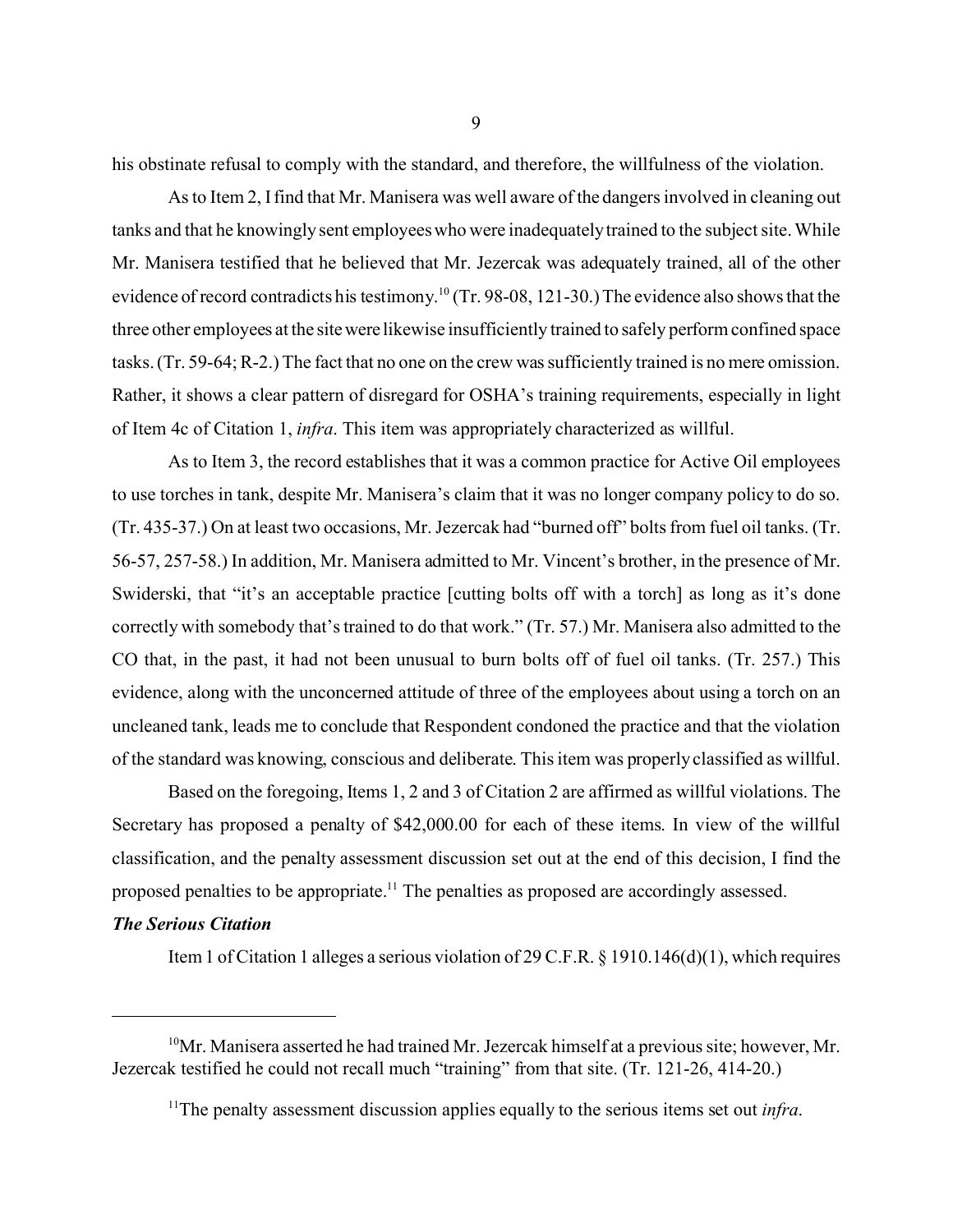the employer to "implement the measures necessary to prevent unauthorized entry" under its permit space program. Based on the record and my findings above, showing that the vault and the tank were both permit-required confined spaces, I find that the cited standard applies. I also find that Respondent violated the standard. While Active Oil's confined space program addresses entry procedures, it is clear these procedures were not followed at the subject site. *See* C-7. Mr. Jezercak, the foreman, allowed Mr. Vincent to enter the vault without following the procedures in C-7. (Tr. 48-54, 145-50.) In addition, at least two crew members, including Mr. Jezercak, had not seen the written program before the accident. (Tr. 98-04.) Finally, in light of the accident, employees were exposed to the cited condition, and Mr. Jezercak, the foreman, had actual knowledge that Mr. Vincent was entering the vault. (Tr. 48-54, 145-50.) Respondent asserts unpreventable employee misconduct in defense of this item. However, as in Citation 2, Item 3 above, the violation here was reasonably foreseeable and preventable. Active Oil did not take reasonable precautions to prevent this violation, and while it had a written confined space program, Mr. Jezercak testified he had not previously seen it and had not received confined space training. (Tr. 98-04.) This testimony paralleled that of other employees who were similarly not trained. (Tr. 59-60, 98-09, 173; R-2.) Active Oil did not explain how it ensured employees were adequately trained for their job duties, and Mr. Manisera's testimony in this regard was vague and unconvincing. (Tr. 426-35.) Further, there was no evidence the company took reasonable steps to discover safety violations. This item is affirmed as a serious violation. The proposed penalty of \$4,200.00 is appropriate for this item and is therefore assessed.

Item 2a of Citation 1 alleges a serious violation of 29 C.F.R. § 1910.146(d)(2), which requires the employer to identify and evaluate the hazards of the permit-required confined space before employee entry. I find that the standard applies and that Respondent failed to comply with its terms. As indicated above, Mr. Manisera did not identify and evaluate the hazards of working in the vault and tank when he visited the site, and, from all accounts, no one on the crew identified and evaluated the hazards before the employees began their work. (Tr. 374-80.) Both Mr. Vincent and Mr. Vaccaro attempted to test the pyro oil in the tank by using the torch to burn a piece of rubber and a rag that was covered with the material. (Tr. 51-52, 147-48.) However, these methods do not meet the requirements of the standard, and the record clearly establishes employee exposure to and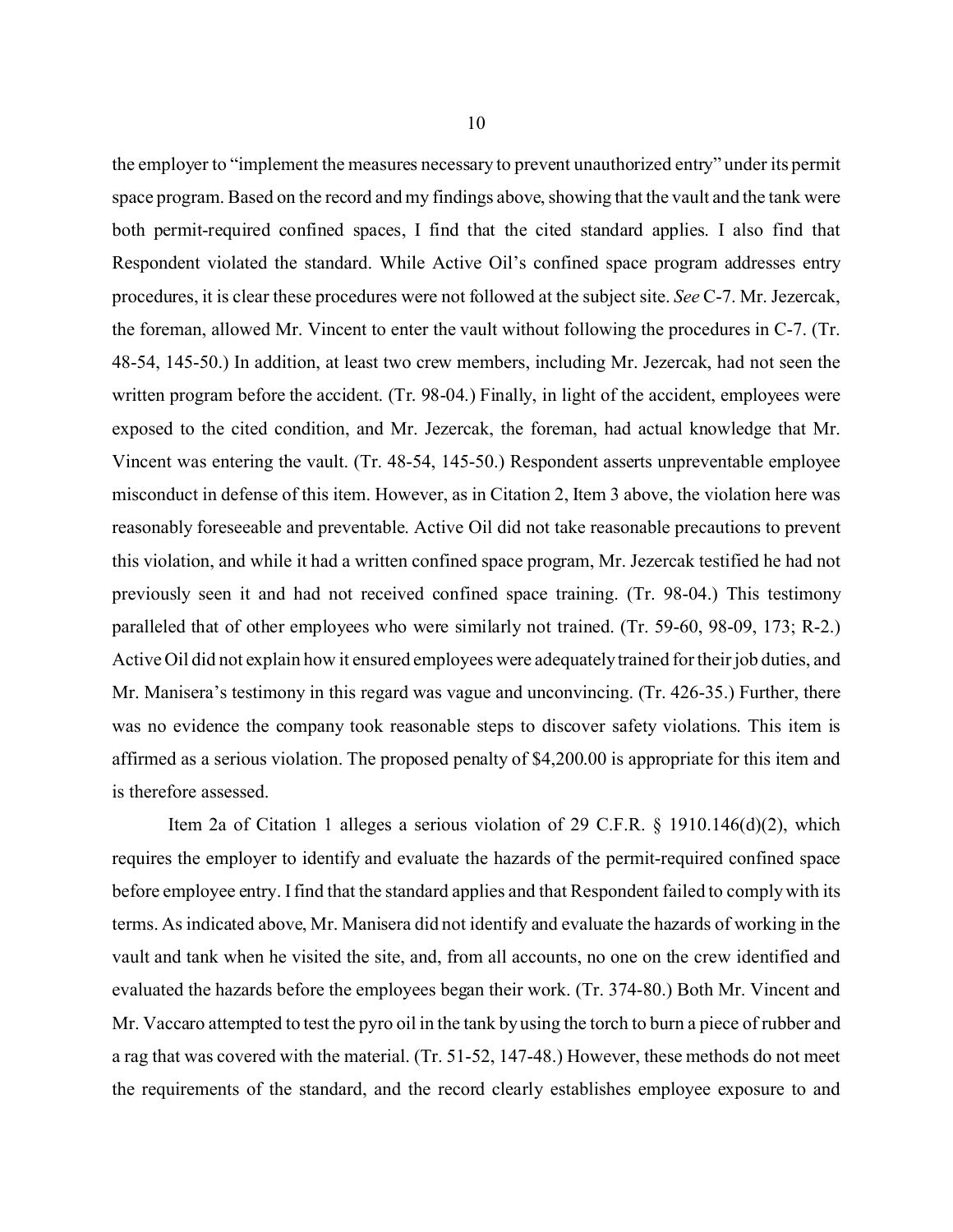employer knowledge of the cited condition. Item 2a is affirmed as a serious violation.

Items 2b and 2c of Citation 1 allege serious violations of 29 C.F.R. §§ 1910.146(d)(5)(i) and  $1910.146(d)(5)(ii)$ , which require the testing and monitoring of conditions within the permit-required confined space before entry and during the course of entry operations. I find that the standards apply and that Respondent did not comply with them because, while the crew had an appropriate gas monitor at the site, it was not used to test and monitor the conditions within the permit-required confined space as required. (Tr. 263-65; C-14.)<sup>12</sup> The record shows that the monitor was not calibrated before use and that it was turned on once and then turned off after its alarm sounded. (C-14, pp. 27-35, 39-42.) The record also shows that the monitor was turned on again about 54 minutes later and that shortly thereafter, and just before the explosion, the alarm sounded again. *Id.* On both of these occasions, the monitor was on for less than a minute before the alarm sounded. *Id.* On the basis of this evidence, Respondent did not meet the terms of the standards, and, for the reasons set out above, employees were exposed to and Active Oil had knowledge of the cited conditions. Items 2b and 2c are affirmed as serious violations. A total penalty of \$4,200.00 was proposed for Items 2a, 2b and 2c. The proposed penalty is appropriate, and a penalty of \$4,200.00 is assessed for Item 2.

Item 3 of Citation 1 alleges a serious violation of 29 C.F.R. § 1910.146(e)(1), which requires the preparation of an entry permit before entry is authorized. I find that the standard applies and that Respondent failed to comply with it. Since the vault and tank were permit-required confined spaces, the standard required the preparation of an entry permit at the site. It is undisputed that this did not occur. I also find that employees were exposed to and Respondent had knowledge of the cited condition, for the reasons given above. The company's knowledge is particularly underscored by Mr. Jezercak's specific testimony that he was not familiar with the requirements of entry permits and had never filled one out while employed by Active Oil. (Tr. 98-99.) This violation is affirmed as a serious violation, and the Secretary's proposed penalty of \$4,200.00 for this item is appropriate. A

 $12$ At the hearing, the Secretary offered into evidence C-14, the deposition of Craig Gestler of Mine Safety Appliances, the manufacturer of the subject monitor. In C-14, Mr. Gestler testified that he had reached the conclusions set out above based on his examination of the monitor and its data log. C-14 was admitted *de bene esse*, and the record was held open so that Mr. Gestler could review the transcript from his deposition. Neither party has raised specific objections to the admission of C-14, and, since I find it relevant and reliable, it is received in evidence.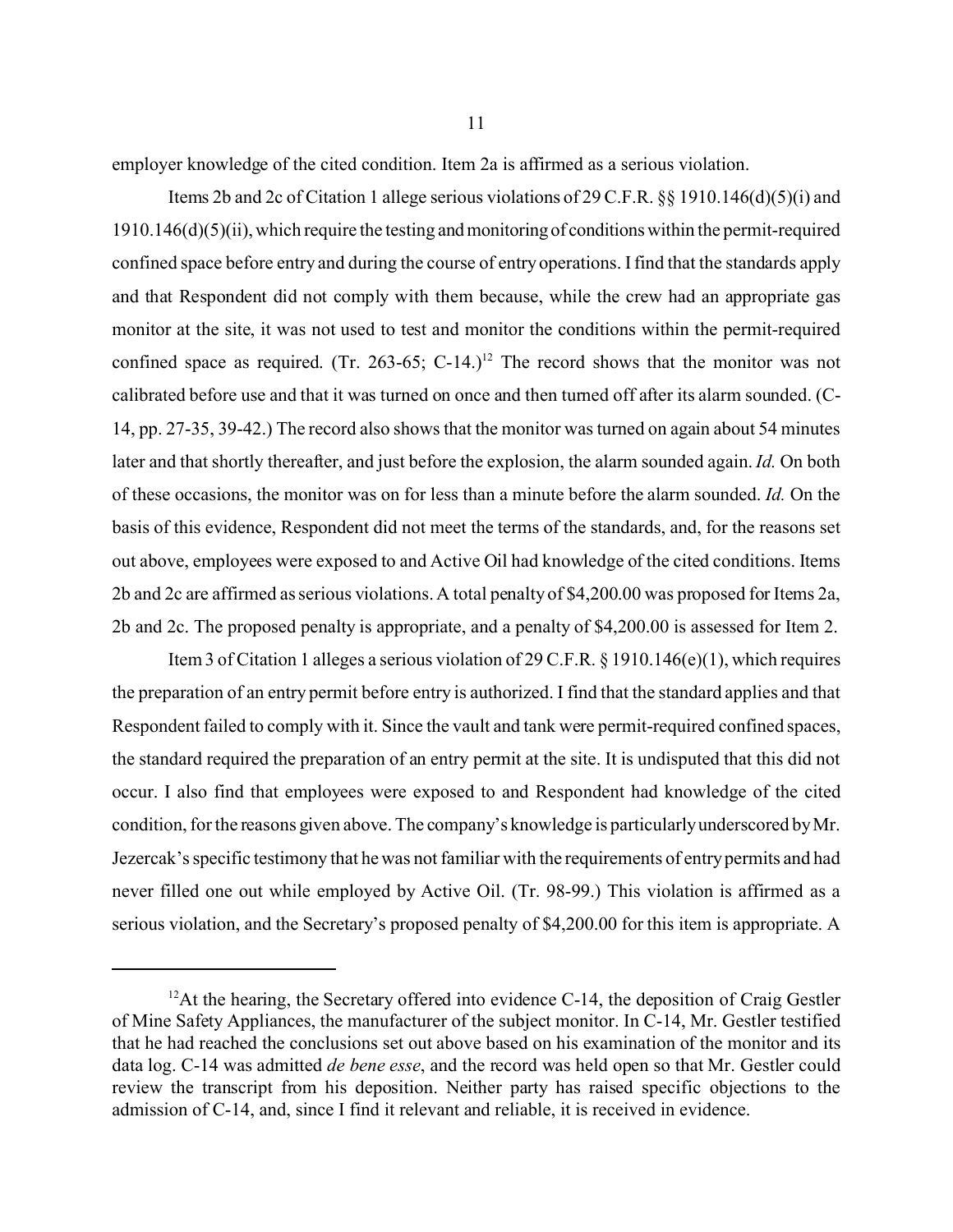penalty of \$4,200.00 is accordingly assessed.

Items 4a and 4b of Citation 1 allege serious violations of 29 C.F.R. §§ 1910.134(e)(1) and 1910.134(f)(2), which require medical evaluations of employees who must use respirators and fit testing of employees who must use tight-fitting face-piece respirators, respectively. I find that the standards apply and that Respondent did not comply with them. First, some of the employees at the site clearly were required to use respirators since their job duties required them to work in a permitrequired confined space. Second, the CO's interviews with the employees and Mr. Swiderski's testimony confirmed that the crew members at the site did not receive medical evaluations to determine their ability to wear respirators.<sup>13</sup> (Tr. 60, 267-69.) Third, the testimony of the three surviving employees confirmed that Active Oil did not fit test employees for tight-fitting face-piece respirators. Mr. Swiderski and Mr. Jezercak both testified that they had not been fit tested, and while Mr. Vaccaro testified that he had been, he could not recall if this had occurred before the accident. (Tr. 61, 104, 152-54.) Given Active Oil's failure to fit test the other employees, I find it reasonable to infer that Mr. Vaccaro was not fit tested before the accident. I have noted Respondent's assertion that Mr. Swiderski was not required to wear a respirator, because he was a truck driver, and its further assertion that Mr. Jezercak had been fit tested by a prior employer. However, it is clear from the record that Mr. Swiderski previously had been assigned duties where he would have needed a respirator. (Tr. 59-64.) Moreover, fit testing by a prior employer does not meet the terms of the standard, which specifically require the employer to fit test employees for each kind of respirator used.

Item 4c of Citation 1 alleges a serious violation of 29 C.F.R. § 1910.134(k), which requires the employer to provide effective training to employees who must wear respirators. I find that the standard applies and that Respondent failed to comply with its terms. Although Active Oil had a written respirator program, the evidence supports a conclusion that the company did not train employees as required. Specifically, Mr. Swiderski and Mr. Jezercak testified that they had not been

<sup>&</sup>lt;sup>13</sup>The only evidence the company provided in this regard was R-2, a physical examination for Mr. Swiderski, which I find insufficient to determine his ability to wear a respirator. In any case, the examination clearly was not intended to satisfy the standard in light of the testimony of Mr. Manisera that Mr. Swiderski's job did not require him to wear a respirator. (Tr. 475-76.)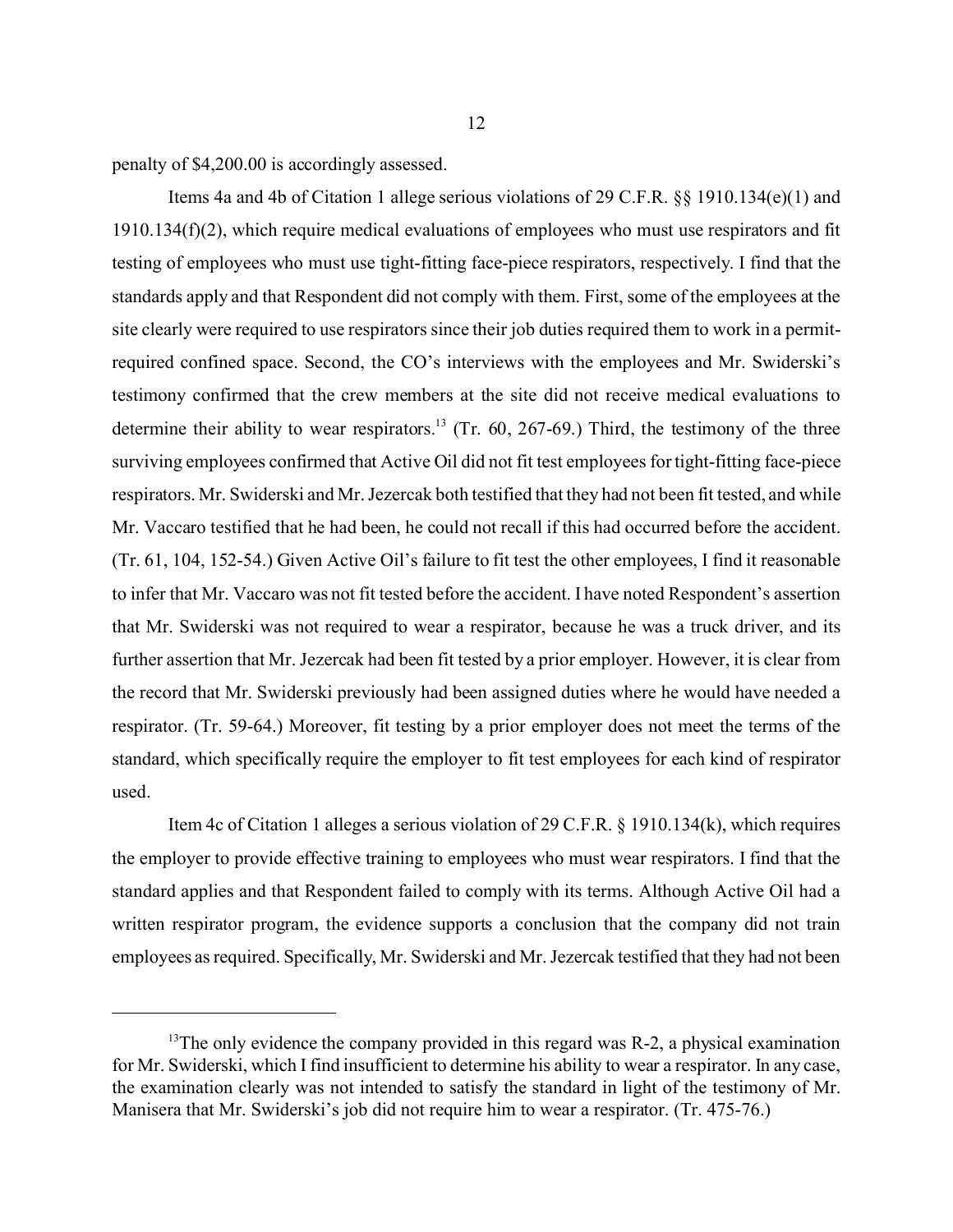trained and that they had not seen any employee receive training in respirator use. (Tr. 60, 104-07.) Active Oil did not rebut this testimony with any evidence to show that the employees had been trained as required, and I find as fact that they were not.

Having found that Respondent did not comply with the respirator requirements noted above, I further find that employees were exposed to the alleged violations and that Respondent had the requisite knowledge of the violations. Mr. Manisera was well acquainted with OSHA's respirator requirements. (Tr. 365-66, 433, 505-06.) Furthermore, from the evidence of record, and especially in light of his responsibility for employee training, I find it difficult to believe that Mr. Manisera would not have been aware that all four of the employees assigned to the site had not been medically evaluated or fit tested and that at least three of the four employees had not been adequately trained in respirator use. Even if Mr. Manisera did not have actual knowledge, the company could have discovered the violations with the exercise of reasonable diligence. Items 4a, 4b and 4c are affirmed as serious violations, and I conclude that the Secretary's total proposed penalty of \$1,500.00 for these items is appropriate. A penalty of \$1,500.00 for Item 4 is therefore assessed.

### *The "Other" Citation*

Item 1 of Citation 3 alleges an other-than-serious violation of 29 C.F.R.  $\S$  1910.146(g)(4), which states as follows:

The employer shall certify that the training required by paragraphs  $(g)(1)$  through  $(g)(3)$  of this section has been accomplished. The certification shall contain each employee's name, the signatures or initials of the trainers, and the dates of training. The certification shall be available for inspection by employees and their authorized representatives.

I find that the cited standard applies and that Respondent failed to comply with its terms. The OSHA CO testified that Active Oil could not provide any records or certification for Mr. Vincent in regard to confined space entry training. (Tr. 274.) Further, while the company submitted certifications for hazardous materials training and an eight-hour OSHA refresher course for Mr. Vincent, it submitted no certification for confined space entry training for any employee except Mr. Jezercak. *See* R-2. Employees were exposed to the hazards of confined space entry without the requisite training and certification, as evidenced by the accident, and Respondent clearly had knowledge that employees were not adequately trained. (Tr. 274.) Based on the foregoing, this item is affirmed as an other-than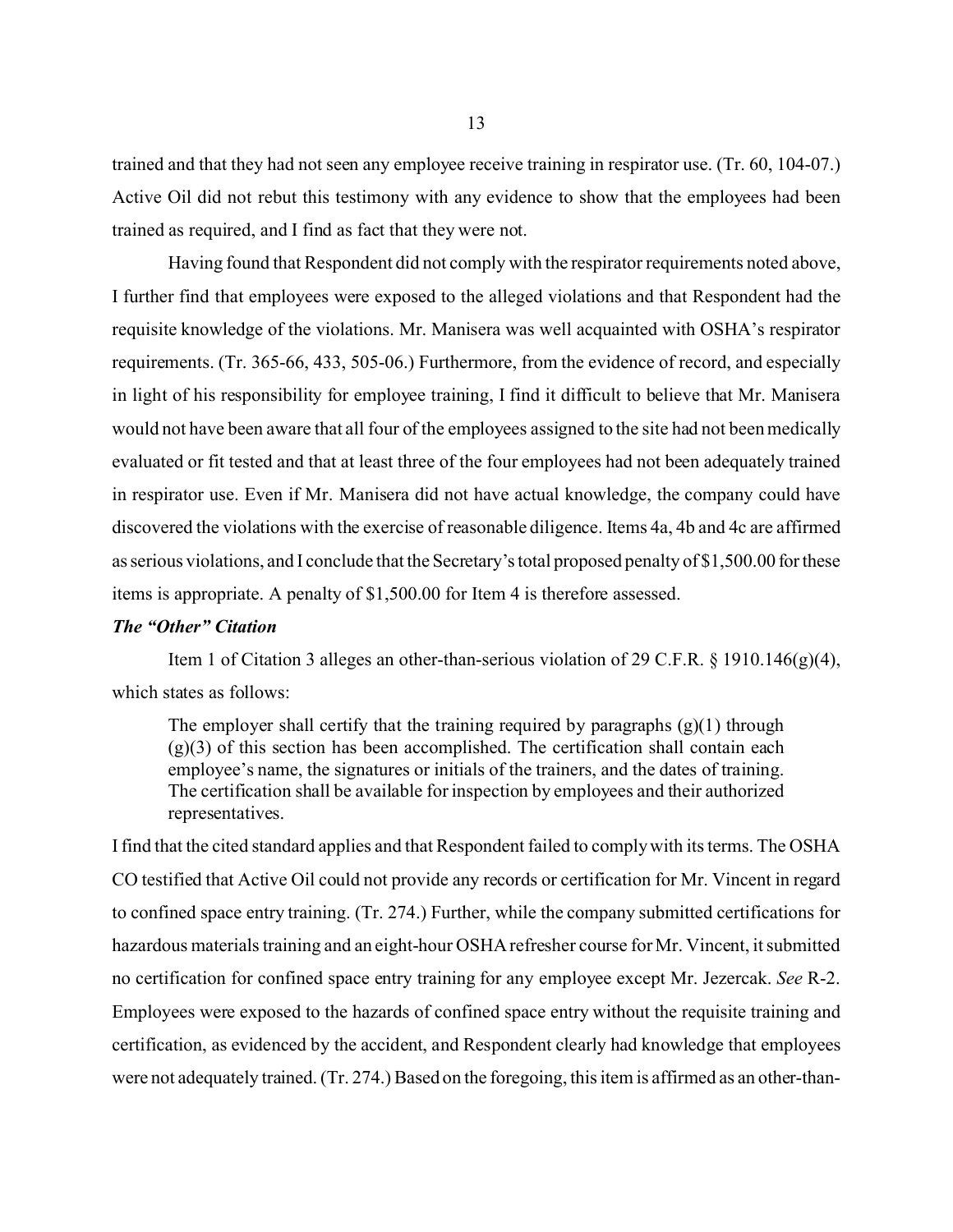serious violation. No penalty was proposed, and none is assessed.

#### *Penalty Assessment*

Pursuant to section 17(j) of the Act, the Commission when assessing penalties must give "due consideration" to four factors: (1) the size of the employer's business, (2) the gravity of the violation, (3) the employer's good faith, and (4) the employer's prior history of OSHA violations. *See also J. A. Jones Constr. Co.*, 15 BNA OSHC 2201, 2213-14 (No. 87-2059, 1993). The gravity of the violation is generally the principal element in penalty assessment. *See, e.g., Trinity Indus., Inc.*, 15 BNA OSHC 1481 (No. 88-2691, 1992), and cases cited therein. I find the gravity of the violations in this matter to be high, based upon the CO's conclusions in this regard. (Tr. 250, 255, 259-62, 269.) I also find that no adjustments are appropriate for good faith or prior history. Respondent provided minimal training to employees who were performing dangerous duties, and, as set out *supra*, three of the violations were willful. In addition, Respondent has been previously cited for similar confined space violations. Finally, I find that the Secretary's reduction for size is warranted, in light of the size of Respondent's business. I conclude that the Secretary's penalties as proposed are appropriate, and they are accordingly assessed.

## *Findings of Fact and Conclusions of Law*

The foregoing decision constitutes my findings of fact and conclusions of law in accordance with Federal Rule of Civil Procedure 52(a).

#### *ORDER*

Based upon the foregoing, it is hereby ORDERED that:

1. Citation 1, Item 1, alleging a serious violation of 29 C.F.R. § 1910.146(d)(1), is AFFIRMED, and a penalty of \$4,200.00 is assessed.

2. Citation 1, Item 2, alleging serious violations of 29 C.F.R. §§ 1910.146(d)(2), 1910.146(d)(5)(i) and 1910.146(d)(5)(ii), is AFFIRMED, and a penalty of \$4,200.00 is assessed.

3. Citation 1, Item 3, alleging a serious violation of 29 C.F.R. § 1910.146(e)(1), is AFFIRMED, and a penalty of \$4,200.00 is assessed.

4. Citation 1, Item 4, alleging serious violations of 29 C.F.R. §§ 1910.134(e)(1), 1910.134(f)(2) and 1910.134(k), is AFFIRMED, and a penalty of \$1,500.00 is assessed.

5. Citation 2, Item 1, alleging a willful violation of 29 C.F.R.  $\S$  1910.146(c)(9)(i), is